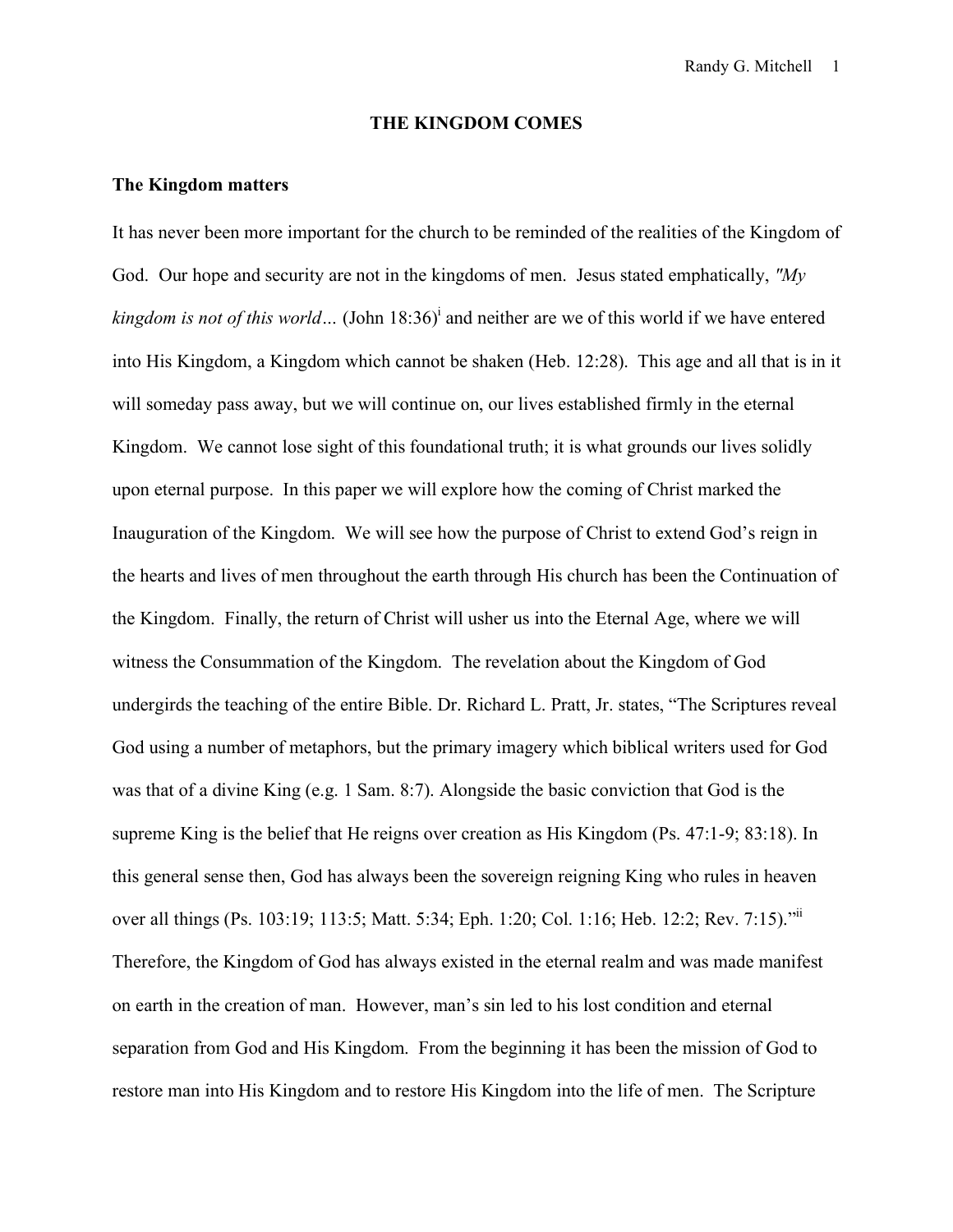tells us that it is the Father's good pleasure to give us the Kingdom (Luke 12:32). We understand the Mission of God (the *Missio Dei* as it is called in Latin) correctly emphasizes that God is the initiator of His mission to redeem, through the Church, a special people for Himself from all of the peoples of the world. He sent His Son for this purpose and He sends the Church into the world with the message of the Gospel for the same purpose. "It is not the church that has a mission of salvation to fulfill in the world; it is the mission of the Son and the Spirit through the Father that includes the church." iii In this paper we explore the Kingdom and how the message of the Kingdom relates to the mission of God as it is extended through the people of God.

The Kingdom is mentioned over one hundred times in the Gospels alone. It is referred to as the Kingdom, the Kingdom of Heaven, the Kingdom of God, the Kingdom of Christ, the Kingdom of the Lord and the Gospel of the Kingdom among other variations. First we understand that these terms are synonymous, all referring to only one Kingdom. For example the Kingdom of Heaven is a Semitic form used by Matthew and the Kingdom of God is a Greek form used by Mark, Luke and John.<sup>iv</sup> This is important in helping us to avoid any confusion about there being more than one Kingdom. Adam Clarke states, "God designed that His Kingdom of grace here should resemble the Kingdom of glory above. And hence, our Lord teaches us to pray, Thy will be done on earth, as it is in heaven."<sup>N</sup> Paul reminds us in Romans chapter fourteen verse seventeen that the Kingdom does not consist of the gratification of sensual passions, or worldly ambition; but is spiritual—righteousness, peace, and joy, in the Holy Spirit. Having now received this Kingdom what are we to expect in its consummation in the age to come? Clarke states, "Righteousness, without mixture of sin; peace, without strife or contention; joy, in the Holy Spirit, spiritual joy, without mixture of misery! And all this, it is possible, by the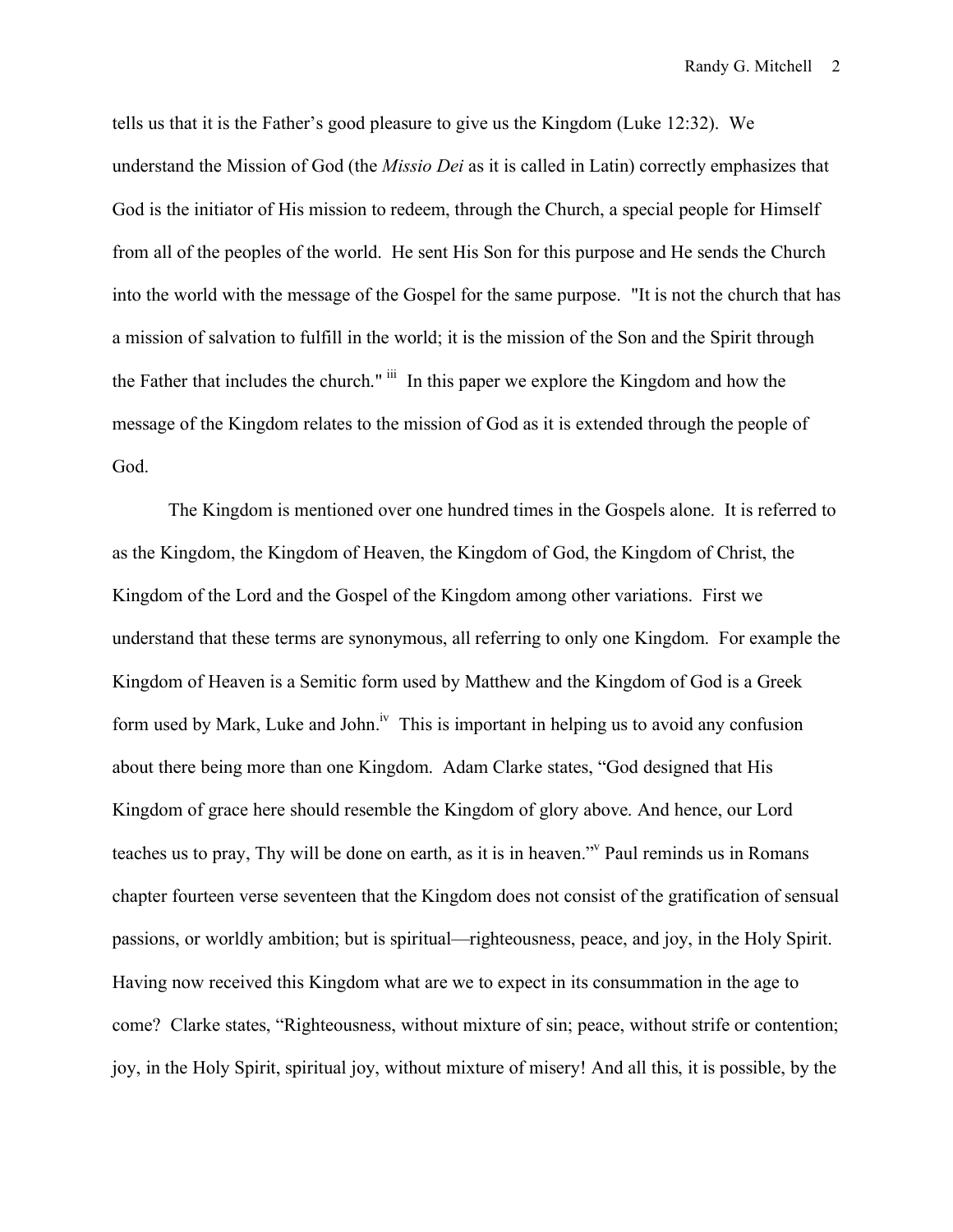grace of the Lord Jesus Christ, to enjoy here below. How then does heaven itself differ from this state? Answer. It makes the righteousness eternal, the peace eternal, and the joy eternal. This is the heaven of heavens!"<sup>vi</sup> One could say that the central theme of the Gospel recordings is the Inauguration of the Kingdom, in which Christ came to embody and provide all mankind entrance into—now and forevermore!It could be said that the Kingdom, like the King was and is and is to come. The prophets had prophesied concerning the coming of the Kingdom of God in passages throughout the scriptures. Daniel wrote, *"In the time of those kings, the God of heaven*  will set up a kingdom that will never be destroyed, nor will it be left to another people. It will *crush all those kingdoms and bring them to an end, but it will itself endure forever"* (Dan 2:44) and, *"In my vision at night I looked, and there before me was one like a son of man, coming with the clouds of heaven. He approached the Ancient of Days and was led into his presence. He was given authority, glory and sovereign power; all peoples, nations and men of every language worshiped him. His dominion is an everlasting dominion that will not pass away, and his kingdom is one that will never be destroyed"* **(**Dan 7:13-14)*.* Isaiah prophesied concerning the Kingdom when he wrote, *"For to us a child is born, to us a son is given, and the government will be on his shoulders. And he will be called Wonderful Counselor, Mighty God, Everlasting Father, Prince of Peace. Of the increase of his government and peace there will be no end. He will reign on David's throne and over his kingdom, establishing and upholding it with justice and righteousness from that time on and forever. The zeal of the LORD Almighty will accomplish this"* (Isa 9:6-7)*.*The prophets wrongly interpreted the prophecies and misunderstood the Kingdom, envisioning an earthly king coming to restore Israel's sovereignty, its pride as well as its position of international power. The result was that many in the time of Christ's coming could not receive Him as Messiah because they did not properly understand the scriptures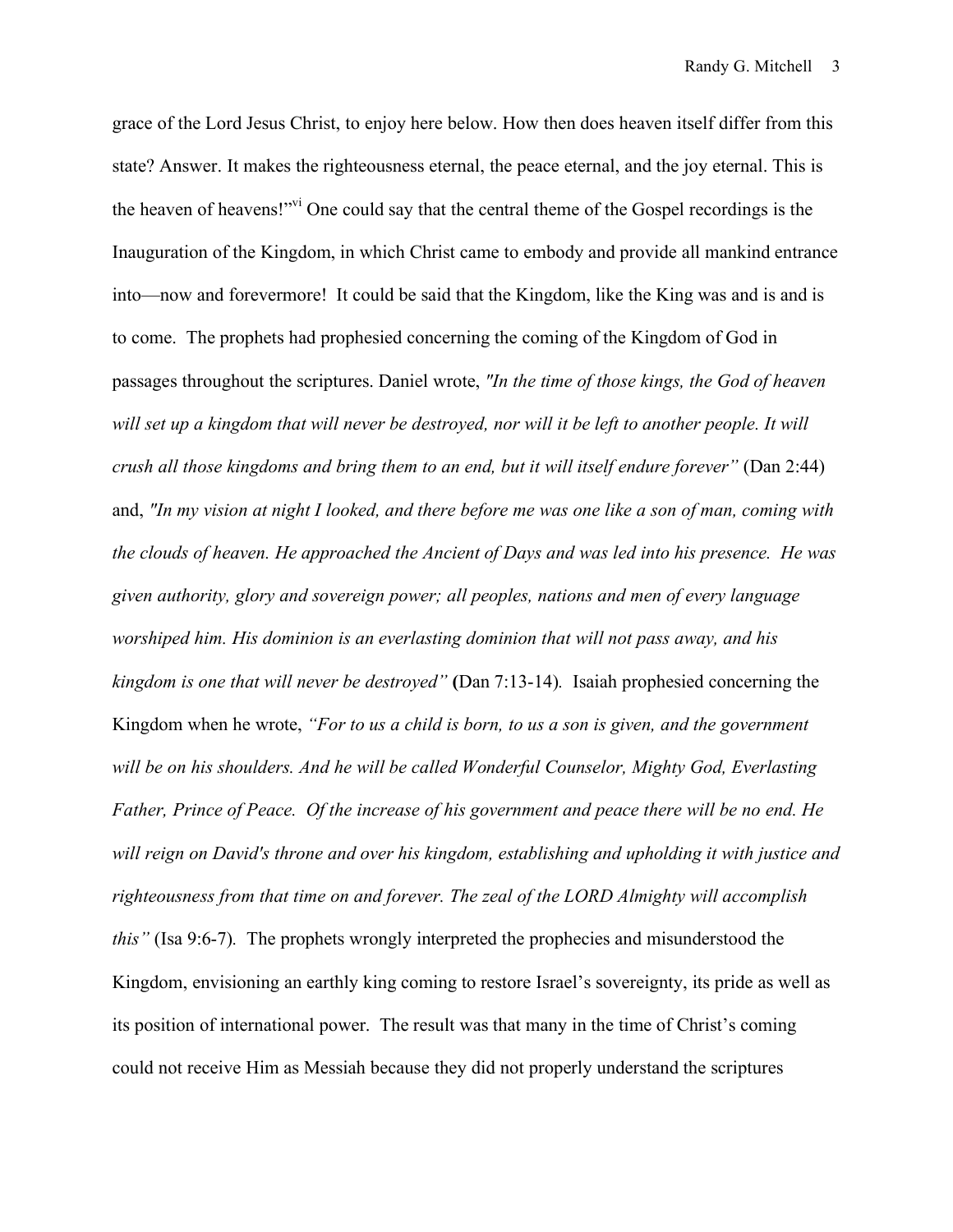concerning the Kingdom of God. The difference in their thinking cannot better be expressed than by the saying of Bernhard Weiss, "He and they laid the accent on different halves of the phrase, they emphasizing 'the kingdom' and He 'of God.' They were thinking of the expulsion of the Romans, of a Jewish king and court, and of a world-wide dominion going forth from Mt. Zion; He was thinking of righteousness, holiness and peace, of the doing of the will of God on earth as it is done in heaven. So earthly and fantastic were the expectations of the Jewish multitude that He had to escape from their hands when they tried to take Him by force and make Him a king." vii So we understand how important it is we have a proper understanding of the teachings of our Lord concerning the Kingdom. We see that as a result of misinterpreting the scripture the religious leaders in Jesus' time rejected Him as Messiah, missed the coming of the Kingdom, and were responsible for inhibiting others from properly responding to it. Without a proper understanding of the Kingdom we risk misinterpreting much of the Gospel message that Christ came teaching, failing to properly relate our life in Christ to the purpose of His coming, as well as misrepresenting the message of the Kingdom to the world. Those who misinterpret the scriptures will inevitably wrongly define the Kingdom. The result of this will be a gross distortion of our Lord's teachings and a perversion of the purpose of His church as we seek to fulfill His purpose in manifesting His Kingdom in this Age. Ultimately, we will fail to properly relate our lives both individually and corporately to the purpose for our existence. An incorrect understanding of the Kingdom will inevitably result in erroneous philosophies, doctrines and practices becoming pervasive in the church. We have seen examples of this throughout the history of the church and can be witnessed today. For example: The theology of "Apocalyptic Fatalism", is a belief that there is no hope for this lost age. This belief carries the idea that the Kingdom is only realized in the Age to come and therefore we look to and wait for the return of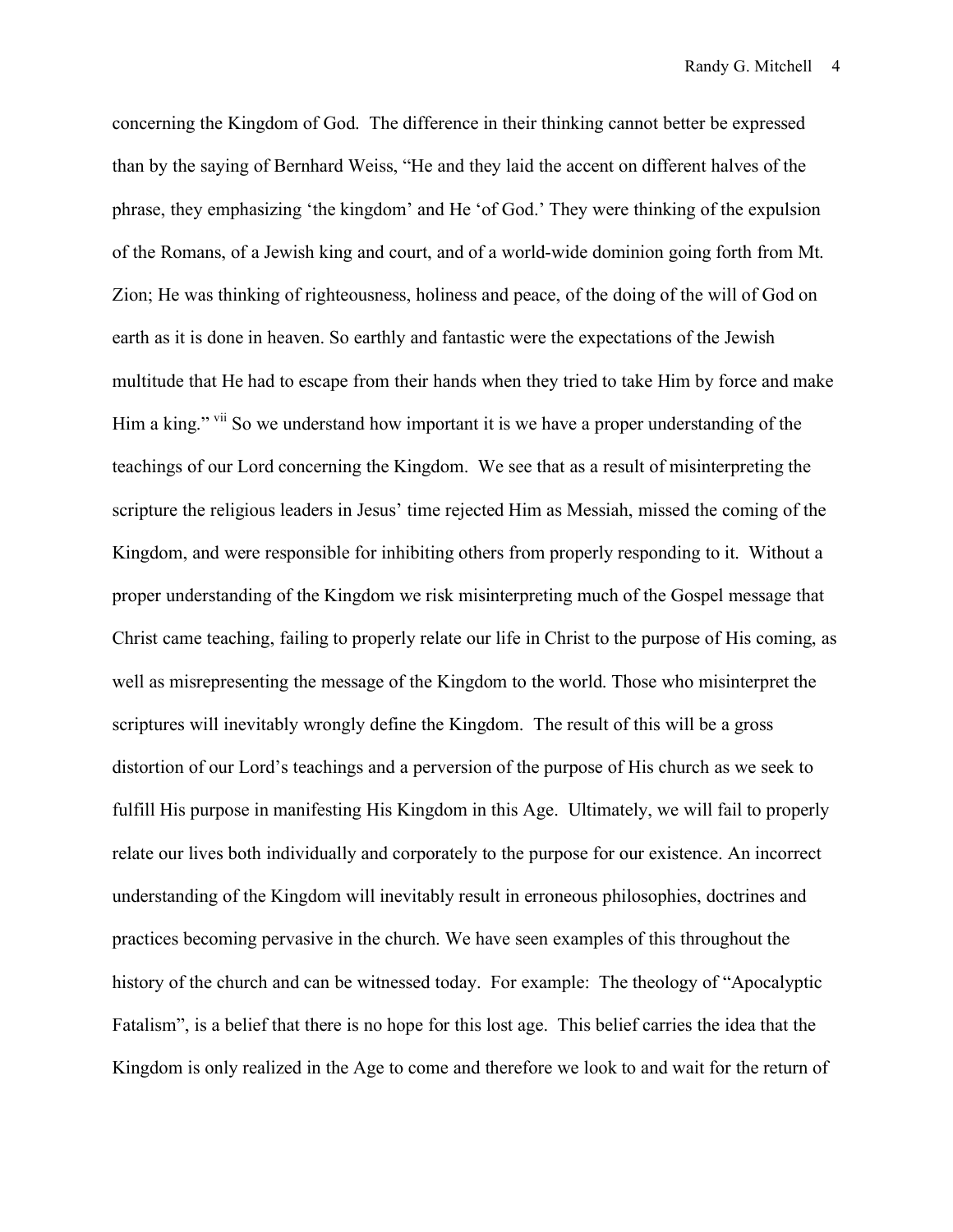our Lord with little purpose but to survive this evil age. However this escapist mentality robs the church of its authority, its power and its purpose. It also has the potential of endlessly delaying the end of this age by abdicating the responsibility in which Christ invested all authority and power and dominion—to preach the Gospel of the Kingdom to the nations of the earth. George Eldon Ladd in his book the Gospel of the Kingdom described this position as, "A defensive attitude, our main concern being self-preservation. We assume a defeatist interpretation of our significance and of our role in the world and find it extremely difficult to justify our present existence..." viii The opposite extreme would be the idea that the Kingdom is here consummated in this Age, on this earth. People who fix their hopes upon a kingdom which is to be consummated in this Age are certain to be disillusioned. This type of "Dominion" or "Kingdom Now" theology works to fully establish God's Kingdom on this earth. They strive to right every wrong, to Christianize the government or control society through Christian law believing that Christ's Kingdom will find its fulfillment in this Age if we pray hard enough, serve long enough and exert enough influence we can change the world. Because the church has wrongly defined its goal, the mission of the church is changed entirely. Rather than carrying out the commands of our Lord the church becomes bogged down with an impossible social agenda leading it further and further from the cause of Christ and closer and closer towards a secular humanistic existence. We forget that Christ prayed for His church, stating, *"They are not of the world, just as I am not of the world"* (John17:16)*.* His prayer was that they being in this world might be sanctified or set apart from this world by the Word. It was the Word, the Words of the prophets and the Words of Christ which were meant to enable men to enter into the Kingdom and enable the Kingdom to enter into men. We can never forget the Kingdom was meant to transform lives and whole communities from the inside out not from the outside in. The Gospel writer, Luke,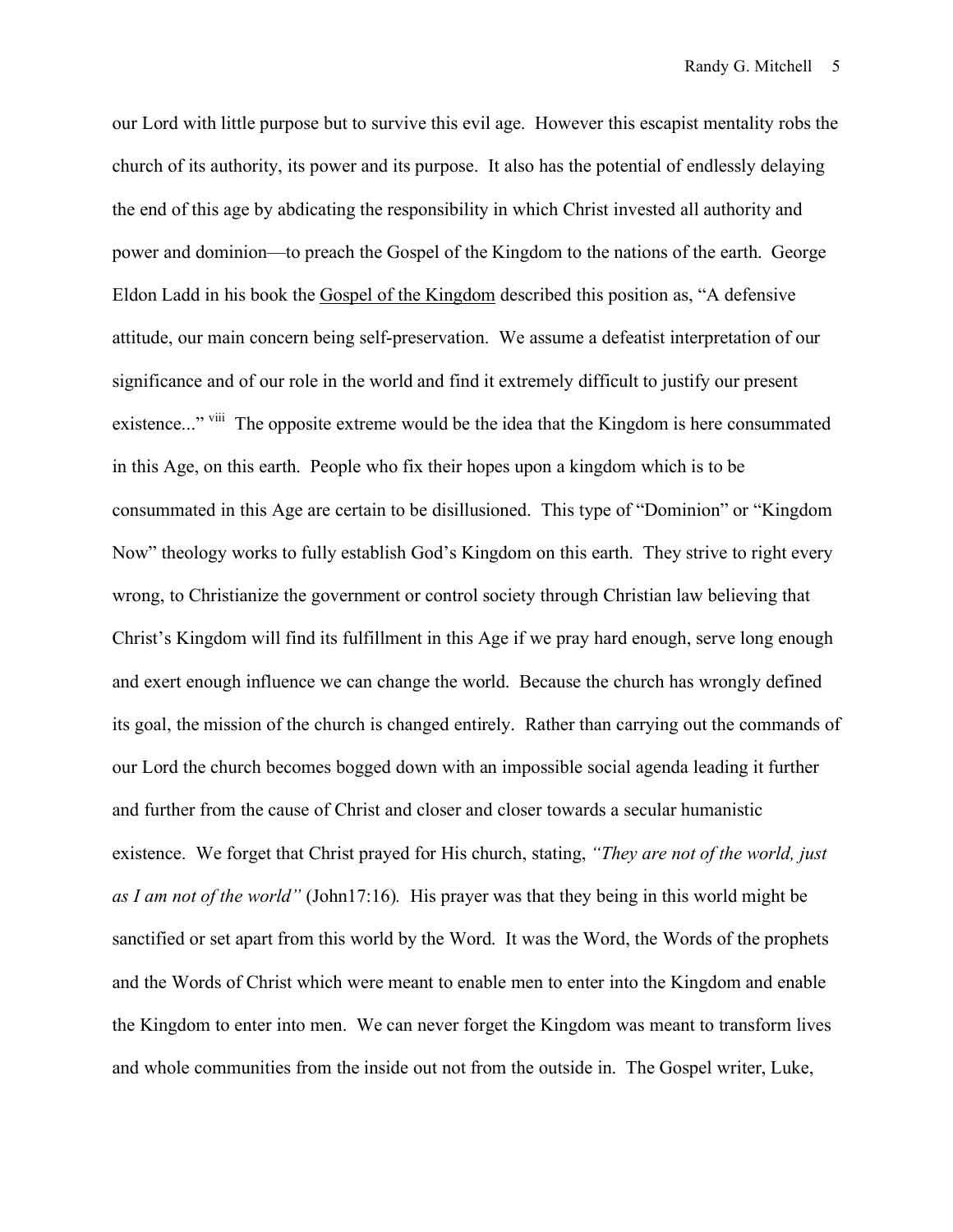tells us that God had entrusted the prophecies to the religious leaders of Israel and with this knowledge they were to interpret the prophecies and prepare the people for the coming of the Messiah, that they might receive and enter into the Kingdom. Jesus rebuked the religious leaders of His day saying, *"Woe to you experts in the law, because you have taken away the key to knowledge. You yourselves have not entered, and you have hindered those who were entering"*  (Luke 11:52)*.* This key of knowledge He was speaking of was the correct understanding and interpretation of the scriptures which should have led them by revelation into an understanding and acceptance of Christ the Messiah and the Kingdom of life He came proclaiming. So we see that our entering into and experiencing the life and blessing and eternal purpose of the Kingdom is dependent on a correct understanding of the Kingdom. Our definition of the Kingdom truly does matter.

## **Definition of the Kingdom**

It is imperative that we come to a proper understanding of our definition of the Kingdom. Any definition must address the seemingly contradictory statements in the scripture concerning the Kingdom. The scripture speaks of the Kingdom of God as having come as a present reality (Matthew 12:28), and yet it speaks of the Kingdom as being something that will manifest not in this, the Church Age, but in the Age to come, the Eternal Age (Matthew 25:34). The Kingdom of God is spoken of as a personal inner spiritual redemptive blessing (Romans 14:17), which is experienced at the time of and only through the new birth (John 3:3), and yet it will extend to all nations and throughout the whole earth (Revelation 7:9; Revelation 11:15). The scripture tells us that having been born again, we are now in the Kingdom of God (Colossians 1:13), but we look forward to an abundant entrance into the Kingdom of our Lord in the eternal Kingdom (2 Peter 1:11). The Kingdom of God is a realm in which men are entering now (Matthew 21:31),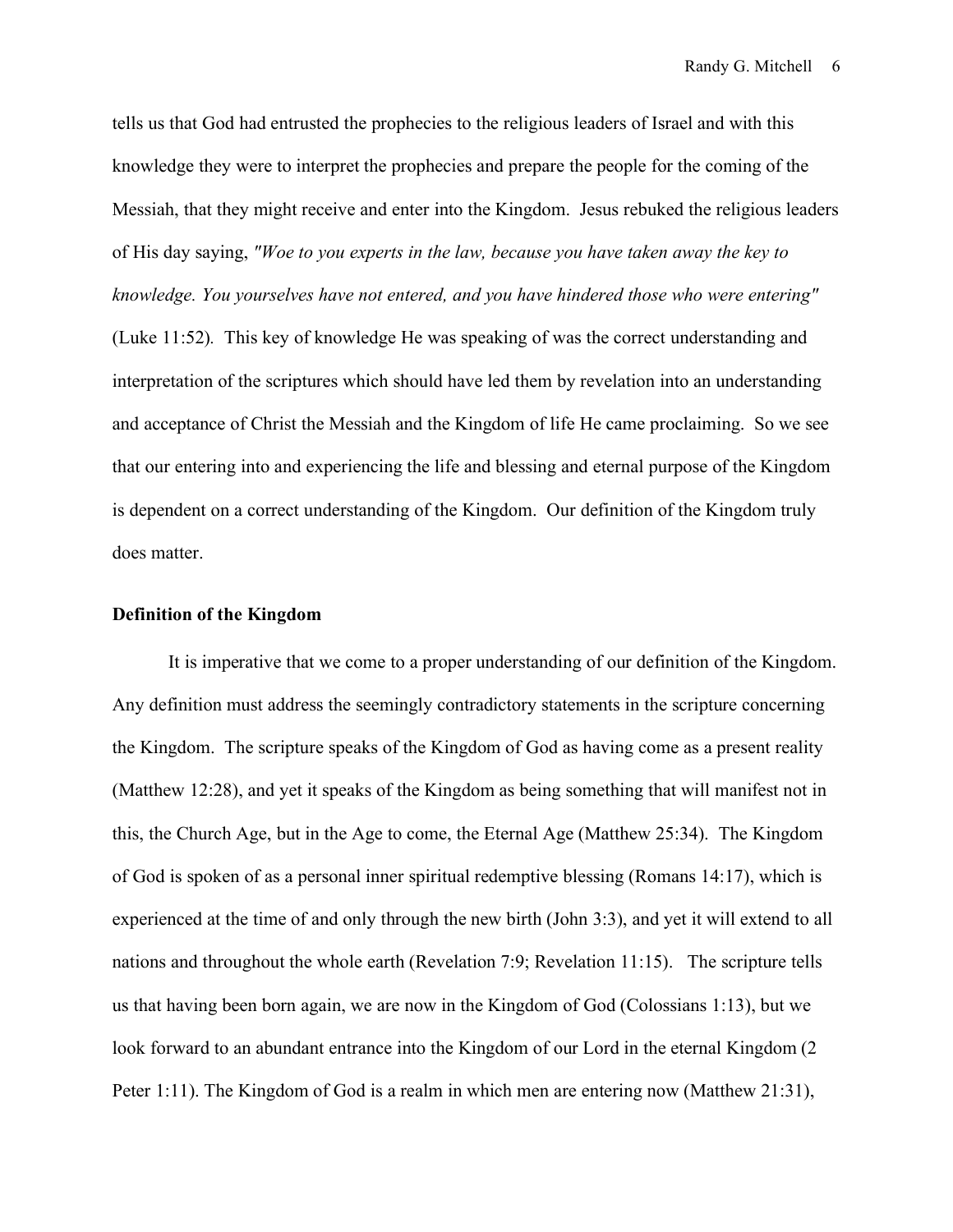and yet it is a realm in which men will enter in the future (Luke 19:11). In the last example we find Jesus instructing the people about the Kingdom. In this parable we find a key that leads us to our definition of the Kingdom. In verse eleven and twelve we read, *"Now as they heard these things, He spoke another parable, because He was near Jerusalem and because they thought the Kingdom of God would appear immediately. Therefore He said: 'A certain nobleman went into a far country to receive for Himself a kingdom and to return'"* (Luke 19:11, 12).<sup>ix</sup> We see here that a kingdom is not a place or a time but rather authority to rule and reign. The word kingdom comes from the two words king and dominion. Simply put, a kingdom is the place where the king has dominion. Therefore, the Kingdom of God is where God has dominion. Essentially, our definition of the Kingdom is Christ's rulership, His Lordship. This definition satisfies both the Old Testament prophecies and the Gospel teachings of our Lord. We understand that the Kingdom is the reign of the Messiah as a King over a Kingdom as it is begun in the lives of individuals who make up His body the Church spreading throughout the earth and stretching into eternity. So when we talk about the Kingdom we are talking about Christ's kingship, His rulership. Therefore our definition of the Kingdom is not subjected to times or places but rather wherever the King has dominion we find the manifestation of the Kingdom. Again, it could be said that the Kingdom of God like the eternal King was and is and is to come. Jesus said about the Kingdom, *"The kingdom of God does not come with signs to be observed or with visible display, Nor will people say, Look! Here [it is]! or, See, [it is] there! For behold, the kingdom of God is within you [in your hearts] and among you [surrounding you]* (Luke 17:20-21)*.* x

# **The Inauguration of the Kingdom**

In the same way that the prophets recorded their prophecies pointing to the coming of the Kingdom, the Gospel's record that Kingdom being made manifest. The coming of Christ was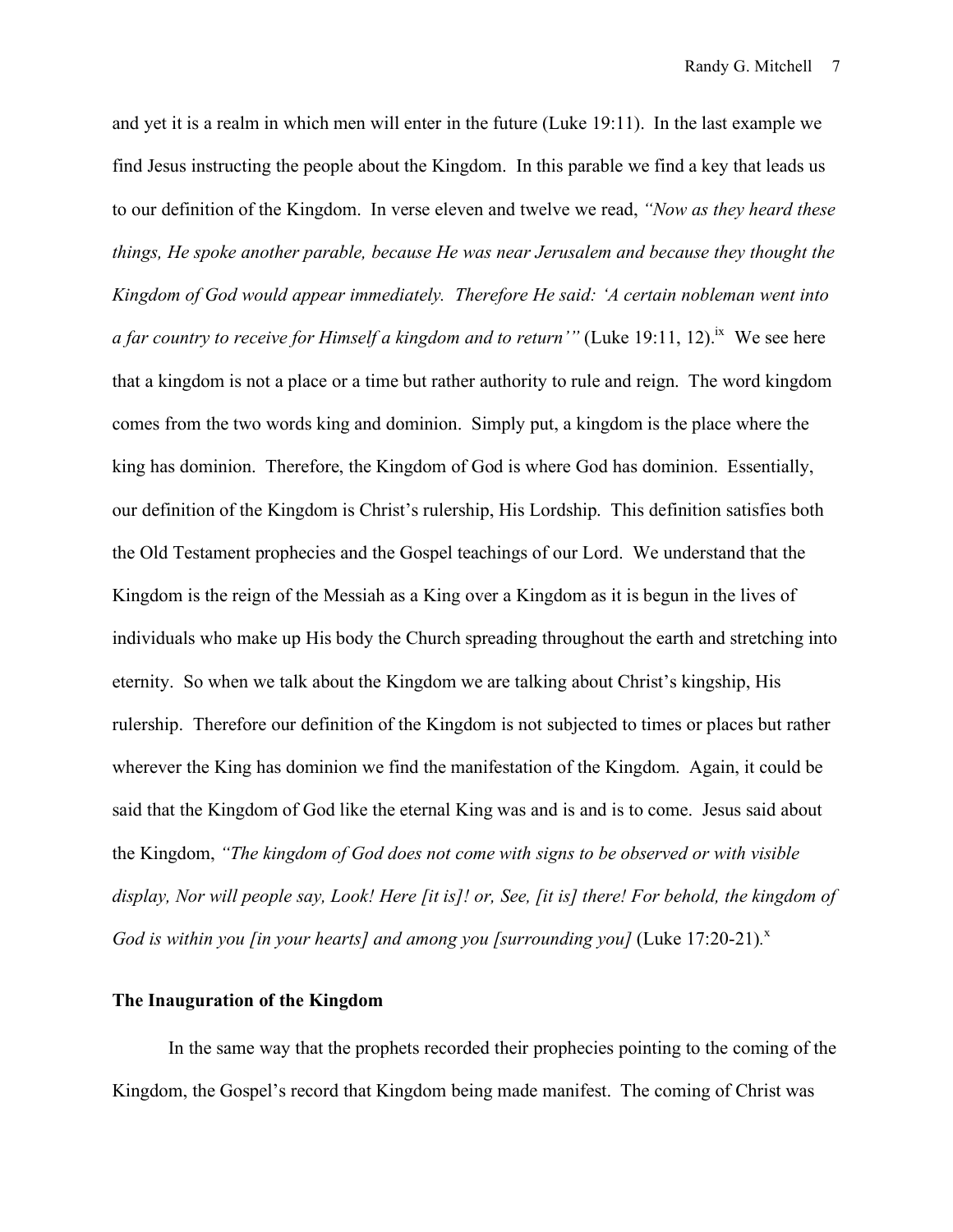the incarnation, the embodiment or the Inauguration of the Kingdom. It is in Christ we see the Inauguration and through His body the Continuation and in His return we see the Consummation of the Kingdom. Dr. Richard L. Pratt, Jr. writes, "The New Testament teaches that this final worldwide stage of the Kingdom of God began with the incarnation of Christ. He and John the Baptist announced the good news that the Kingdom was at hand (Matt. 3:2; 4:17; Mark 1:15). But contrary to common Jewish expectations, Jesus and His apostles explained that the worldwide reign of God on earth would not come immediately in all of its fullness. Instead, Christ inaugurated this final stage of the Kingdom in His earthly ministry (Matt. 2:2; 4:23; 9:35; 27:11; Mark 15:2; Luke 16:16; 23:3; John 18:37). It continues today in the church (Matt. 24:14; Rom. 14:16-17; 1 Cor. 4:19-20; Col. 4:11), but it will reach its ultimate end when Christ returns in glory (1 Cor. 15:50-58; Rev. 11:5). When that day finally comes, the will of God will be done throughout the earth just as it is done in heaven.<sup>"xi</sup> In John chapter one, we are told that Christ was the Word and was with God from the beginning (John 1:1). We know He came to earth and was made in the likeness of a man in every way, sharing in their humanity (Hebrews 2:14, 17). John says that Christ came unto those who were His own but most rejected Him. However, to those who received Him and His message He gave the right to become the children of God (John 1:11,12). Through the prophets, the Law, the Psalms until John, God reminded man of this promise and Israel's fathers foretold the ministry of the Messiah and the coming of the Kingdom. Matthew records these events in this way, "*From the days of John the Baptist until now, the kingdom of heaven has been forcefully advancing, and forceful men lay hold of it. For all the Prophets and the Law prophesied until John"* (Matt 11:12-13)*.* These two verses, twelve and thirteen, could be transposed for better understanding. Indeed in Luke's account they are. *"The Law and the Prophets were proclaimed until John. Since that time, the good news of the kingdom*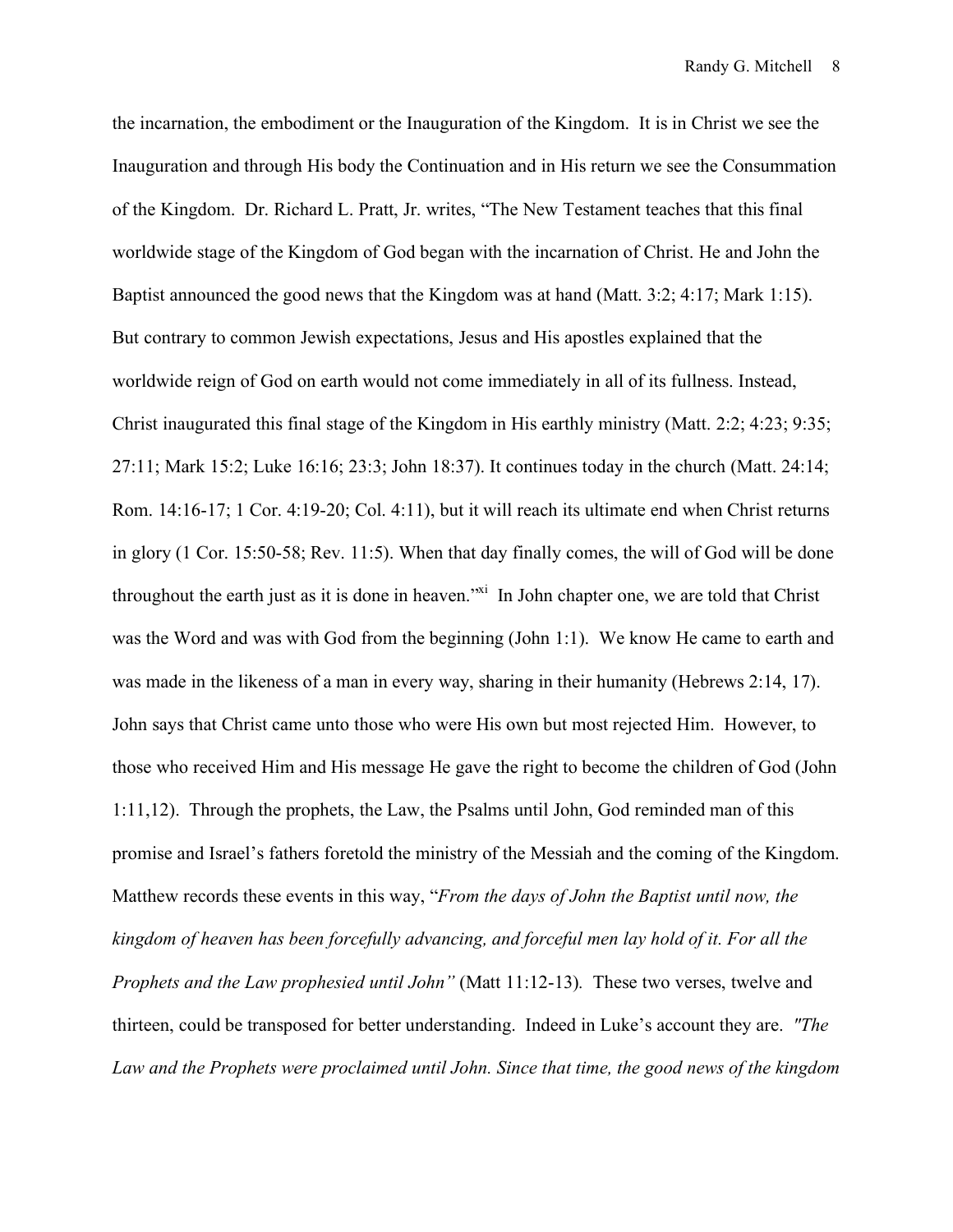*of God is being preached, and everyone is forcing his way into it"* (Luke 16:16)*.* So we see that the Law and the prophets foretold the coming of the King and the establishment of His Kingdom until John the Baptist. John came announcing the Kingdom of God is indeed at hand. If John came announcing the Kingdom in Matthew chapter three verse two—Christ came manifesting it throughout the rest of the Gospels. The Kingdom of God has invaded this evil age, establishing the Lordship of Christ, manifesting the life and power of God, and making available the blessings of God in the Eternal Age to all those who would receive the Kingdom. Matthew writes, *"From that time Jesus began to preach and to say, 'Repent, for the kingdom of heaven is*  at hand'" (Matt 4:17).<sup>xii</sup> "And Jesus went about all Galilee, teaching in their synagogues, *preaching the gospel of the kingdom and healing all kinds of sickness and all kinds of disease*  among the people" (Matt 4:23).<sup>xiii</sup> Jesus not only came proclaiming the coming of the Kingdom but demonstrating it in power. Jesus drove this point home when He stated, *"But if I drive out demons by the Spirit of God, then the kingdom of God has come upon you"* (Matt 12:28)*.* He states the power and authority with which I minister is evidence that the Kingdom of God has come to you. Mark records, *"Now after John was put in prison, Jesus came to Galilee, preaching the gospel of the kingdom of God, and saying, 'The time is fulfilled, and the kingdom*  of God is at hand. Repent, and believe in the gospel'" (Mark 1:14-15).<sup>xiv</sup> Jesus makes the Kingdom central to His mission and central to His message. In Matthew chapter six verse thirtythree Jesus taught that man's life consisted of more than his temporal basic needs such as what he would eat and drink, how he might clothe himself, or where he might find shelter. As important as these things are to our very survival His instruction was to seek the eternal Kingdom of God, to seek His rulership, His kingship, above everything else, trusting God to care for our basic needs. Again looking at Matthew six verse nine, Jesus taught the disciples as they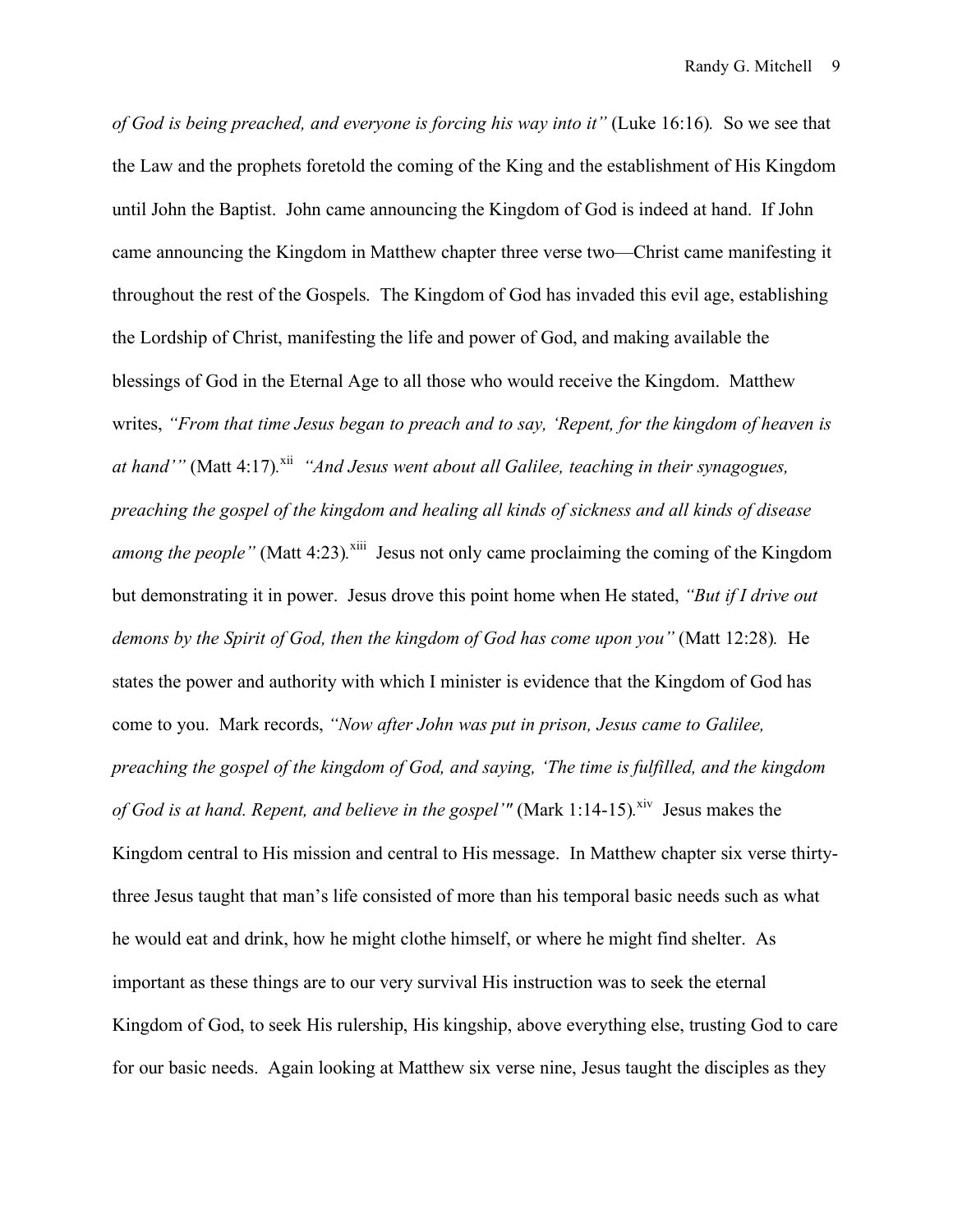prayed they should pray for the Lord's will to be eternally and unequivocally done in their lives just as it was done in heaven. In this way the Kingdom would come as God's will and reign were established in and through the hearts and lives of His people. We understand that the Kingdom coming is directly tied to His will being done on earth as it is in heaven. The International Bible Encyclopedia states, "By this let it appear that Christ's kingdom is come, let God's will be done; and by this let it appear that it is come as a kingdom of heaven, let it introduce a heaven upon earth. We make Christ but a title Prince, if we call Him King, and do not do His will: having prayed that He may rule us, we pray that we may in every thing be ruled by Him<sup>"xv</sup>. George Eldon Ladd said, "This prayer is a petition for God to reign, to manifest His kingly sovereignty and power, to put to flight every enemy of righteousness and of His divine rule, that God alone may be King over all the world."<sup>xvi</sup> In His Kingdom He is Lord of all.

## **Receive the Kingdom**

The Scripture speaks of the great difficulty even impossibility of men entering into the Kingdom when trusting in man, in riches, in self's righteousness. In Matthew chapter five verse twenty Jesus told the people that if their righteousness did not exceed that of the Pharisees, Israel's religious leaders, they could never enter the Kingdom of heaven. This was an astonishing statement since the people had always looked to the Pharisees to define for them the requirements of the law necessary to observe in order to assure right-standing with God. This must have resulted in questioning how could any man achieve this righteousness if the Pharisees with their much learning had been unable to earn it based upon their own understanding and careful observance of ritual. However, what was not understood was the grace of our Lord, the grace of the Kingdom. Ladd says in his book the Gospel of the Kingdom, "The Kingdom does not ask to find in ourselves the righteousness that it demands; God alone can give us the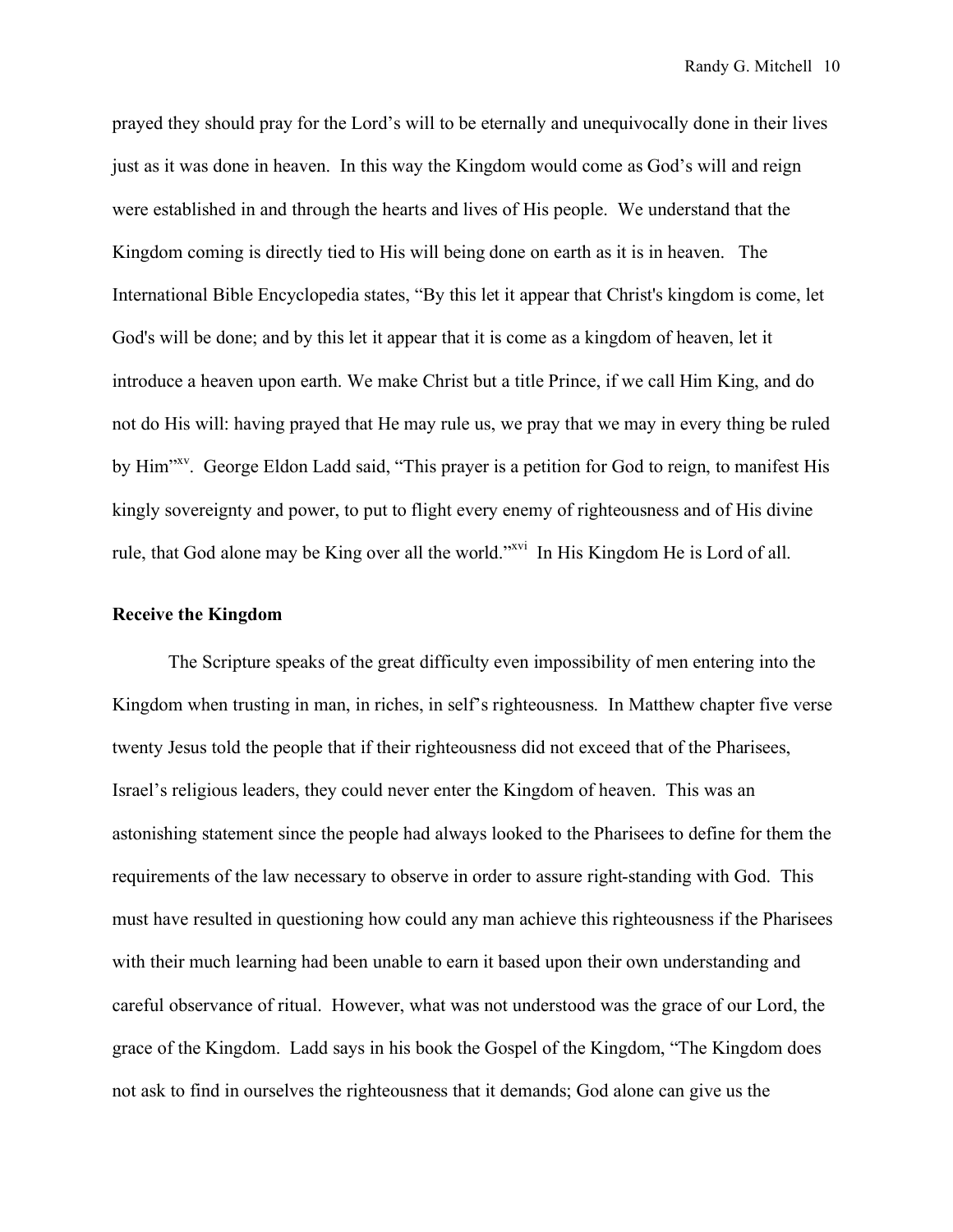Righteousness of His Kingdom. God's Kingdom does not ask us to create the life that it requires; God's Kingdom will give us freely that life. God's Kingdom does not set up a standard of holiness and state when you achieve this level of holiness you may enter the Kingdom; it alone has the power to produce this holiness in us. God's Kingdom makes only one real demand of us—repent, turn, and decide! Receive the Kingdom, its life, its blessing, its righteousness, its holiness."<sup>xvii</sup> So everyone when confronted with the Gospel of the Kingdom, the good news of the King and this glorious new Kingdom He is inviting us to join, must choose their response very carefully. To reject the message of the Kingdom is to reject the blessing and eternal life of the Kingdom. To accept or to receive the Gospel of the Kingdom is to accept the King and His dominion over every aspect of human existence. We cannot depend upon our own goodness, our wealth, our status in community. We must simply give our lives to Him and trust Him to receive the life and blessing of the Kingdom. We transfer our allegiance from one king to another. We serve a new master and we must serve that master wholly. Jesus stressed this in His encounter with three individuals in the Gospel of Luke chapter nine verses fifty-seven through sixty-two. The first individual boasts about his readiness to make Christ his Teacher, to become a disciple, a follower of Christ. Christ, however, warns him to think very carefully about his decision and to understand fully the implications. Christ demanded that a resolute decision be made. We need to understand that we may receive the blessing and the promises of that Kingdom but that Kingdom makes certain demands of us. The King has every right to expect our observance and commitment to His authority and rule, remember He will be no "token king". The next man Jesus calls to come along side of Him, to respond to the message of the Kingdom. This man as well expresses his desire to receive the blessing of the inheritance by entering into that Kingdom, however, he needs time to adjust his priorities to put his affairs in order, to fulfill traditional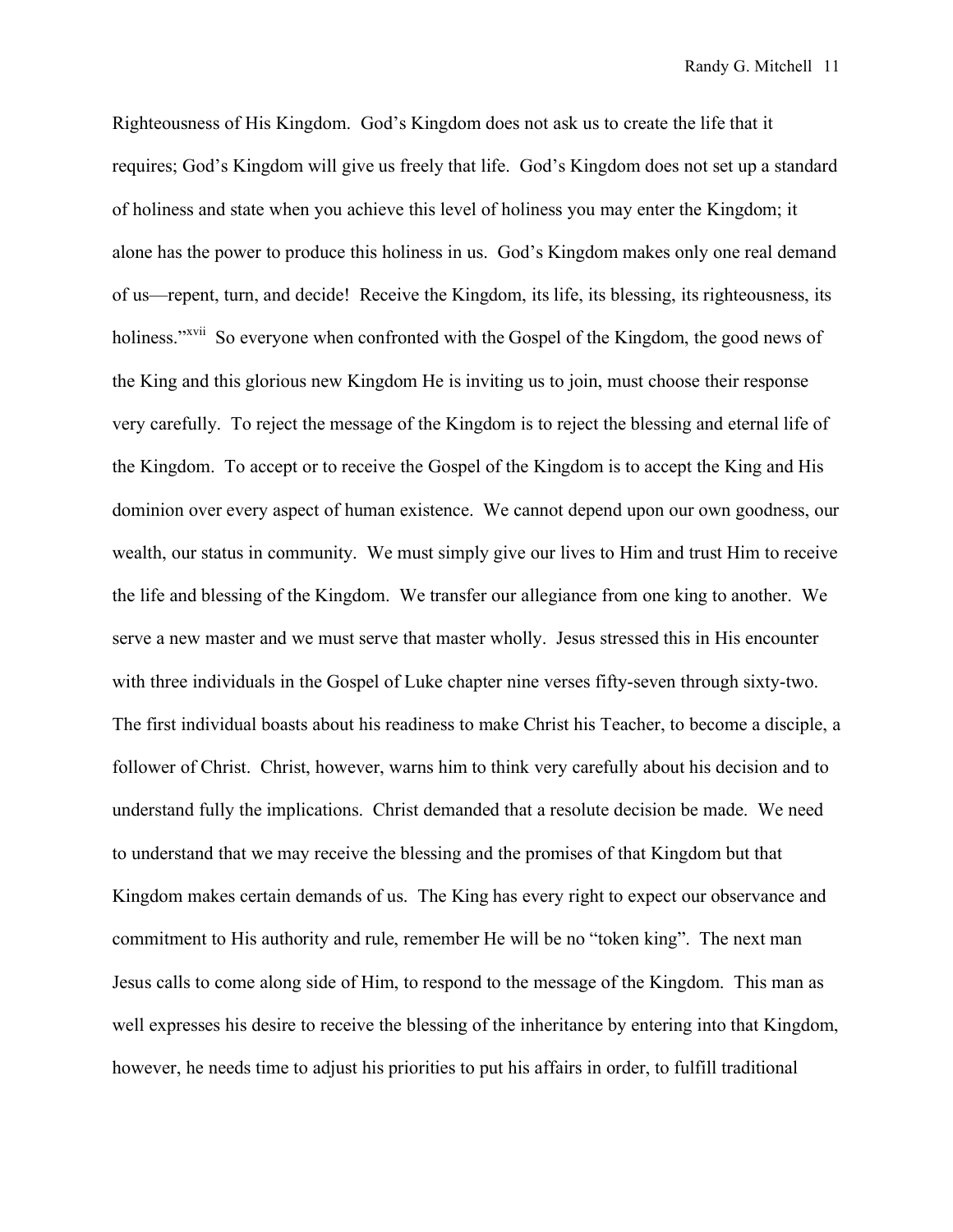family obligations. His commitment to the other things in life makes it clear that he is not seeking first the Kingdom. Rather he is seeking the Kingdom in addition to everything else he has filled his good life with. Let it never be forgotten that delayed obedience is no obedience at all. The third man also expresses his willingness to embrace the Kingdom—but with conditions. He is told, no man who answers the call to service in the Kingdom and then later looks back, or is found reluctant, wavering or halting in his loyalty is fit for the Kingdom. What the Kingdom demands of everyone is the response of will, willing obedience to Christ's total Lordship. In our lives, He is either master of all or master of none. Jesus makes this very clear when He says, *"Not everyone who says to me, 'Lord, Lord,' will enter the kingdom of heaven, but only he who does the will of my Father who is in heaven,"* (Matt. 7:21). He here states emphatically that to call me Lord is to enter into the divine order of relationship with Him and to commit oneself to total obedience to the will of the Father. You cannot call Him Lord and you will not enter into His Kingdom if you are not submitted wholly to Him as Master. To these who profess to have entered His Kingdom but do not do His will He says, *"I never knew you. Away from me, you evildoers"* (Matt. 7:23)*.* These have clearly never entered into His Kingdom.

## **Understanding the Kingdom**

To those receiving the Kingdom Jesus tells many parables to illustrate His Kingdom rule and its expansion in and through their lives. Several of these stories begin with the statement, *"The kingdom of Heaven is like…"* Jesus' parables illustrated to those He taught truths about the function and purpose of the Kingdom of God. In Matthew chapter thirteen verses forty-four and forty-five, Jesus compares the Kingdom of God to a great treasure or a fine pearl. Upon finding it a man is to relinquish everything, that he might possess it. He here signifies that the Kingdom is to be possessed above all, no matter what the cost. He places here infinite value upon the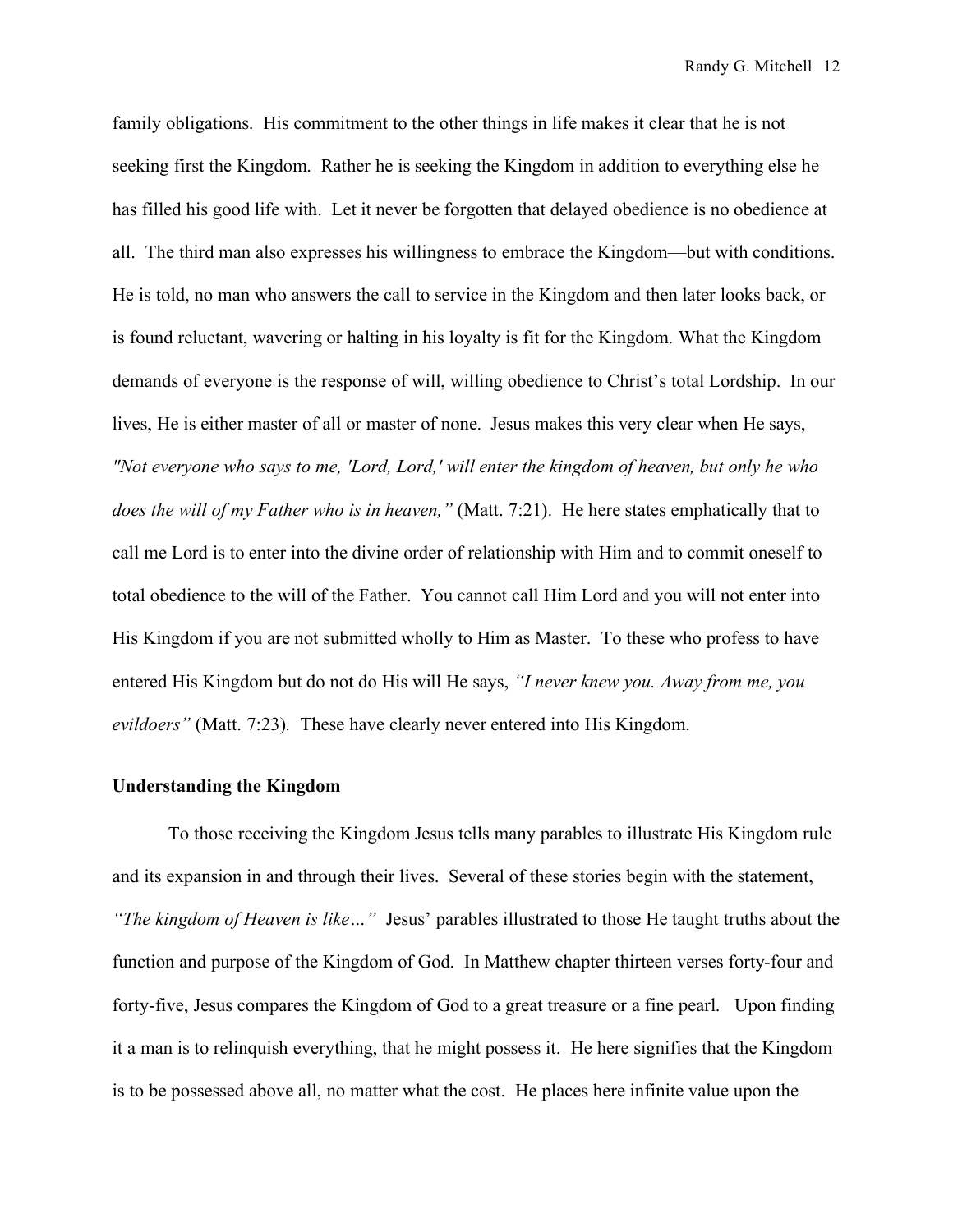Kingdom. In verses thirty-one and thirty-three He teaches us concerning the nature of the Kingdom and compares it to a seed and yeast saying, *"…The kingdom of heaven is like a mustard seed, which a man took and planted in his field. Though it is the smallest of all your seeds, yet when it grows, it is the largest of garden plants and becomes a tree, so that the birds of the air come and perch in its branches." He told them still another parable: 'The kingdom of heaven is like yeast that a woman took and mixed into a large amount of flour until it worked all through the dough'"* (Matt 13:31-33)*.* The common theme in these parables is the small initial introduction of the Kingdom in either seed form (the very smallest seed) or as yeast and then the very rapid and total expansion of that Kingdom. Christ's strategy for extending the Kingdom first in individual lives and then throughout the world recommends that the gospel be implanted like yeast so that it leavens, or planted like a seed so that it grows. This was God's plan from the beginning, that the Kingdom comes among men not with overwhelming force but the unstoppable power of a seed planted in the hearts of individuals. He envisioned that seed growing up and bearing the fruit of the Kingdom in the individual life. In this way the Kingdom would work its way into the families and extend into communities and spread from nation to nation in every generation. In Matthew chapter thirteen verses one through twenty-three Jesus also uses the concept of a seed to teach on the Kingdom. In Mark's account of the "Parable of the Seed" we are told that this is the most important of all of the parables. Indeed, if you are not able to understand this parable He states, *"How then will you understand any parable"* (Mark 4:13)*.* He states that the seed is the message about the Kingdom and it is to be sown into the human heart. In this parable we are made to understand that it is not the quality of the seed that determines the harvest but rather the quality of the soil or condition of the human heart. In Matthew chapter thirteen verse nineteen, states that if the message of the Kingdom or the seed is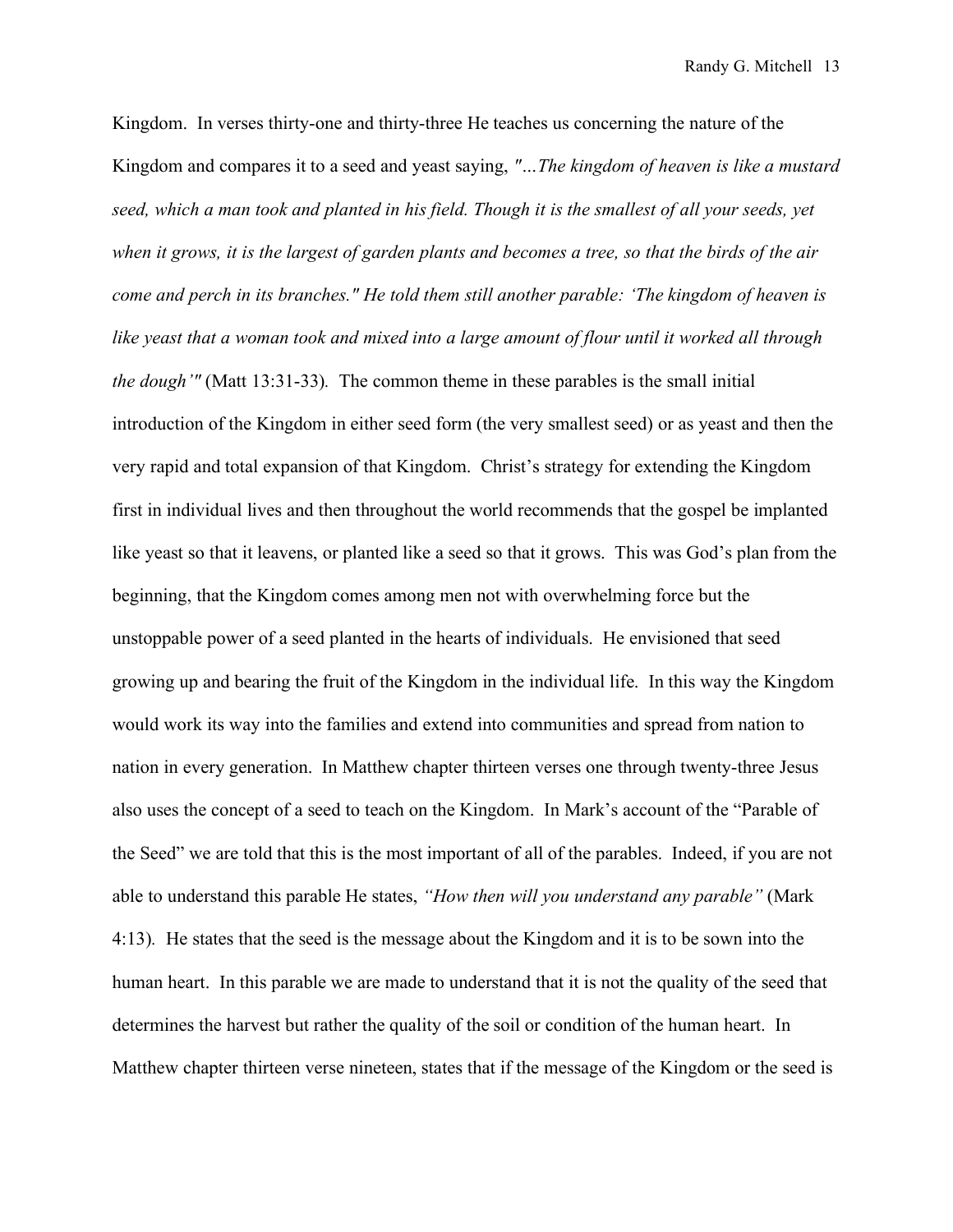not understood, received or properly regarded due to inattention or carelessness the enemy will come to strip the seed from the soil of the human heart, resulting in fruitlessness. He continues in verses twenty-one and twenty-two to describe conditions that might exist in the human heart that will affect the effectiveness of the seed to produce an intended harvest of the life and the blessing of the Kingdom in our lives. He teaches that trouble or temptation (due to shallowness) will cause the power of the seed to never be realized in our lies. He describes how persecution, affliction or attack, for the Word sake will cause us to abandon our faith in the Word of God. He reveals how the worries of this life, cares of this world, anxiety and fear and the distractions of this age, even the deceitfulness of wealth (a greed or the love of money) has the power to distract us from the blessing of the Kingdom that is meant to be introduced into our lives through the planting of this seed.Through this teaching, we understand that much of the life and blessing of the Kingdom which manifests in our lives in this Age is dependent upon our faith and receiving the Promises of God in our heart. We trust in the Word of God to make manifest that which He has promised. However, our faith is not in our ability to believe alone, but rather in the eternal power embedded in the Kingdom promises of our Lord. Later in Mark we find Jesus comparing the Kingdom to a seed, this time stating that the seed or the Word of the Kingdom is truly miraculous**.**Mark writes, *"Night and day, whether he sleeps or gets up, the seed sprouts and grows, though he does not know how. All by itself the soil produces grain — first the stalk, then the head, then the full kernel in the head"* (Mark 4:27-28)*.* We have no real power over the Kingdom anymore than we have power over the seed. We may initiate its coming by planting the seed and if the conditions of the human heart are right the seed will produce. Night and day we sleep and we arise; we cannot affect the seed, we cannot make it grow or stop its growth. The seed produces in its own power, not through any effort of our own. In the same way the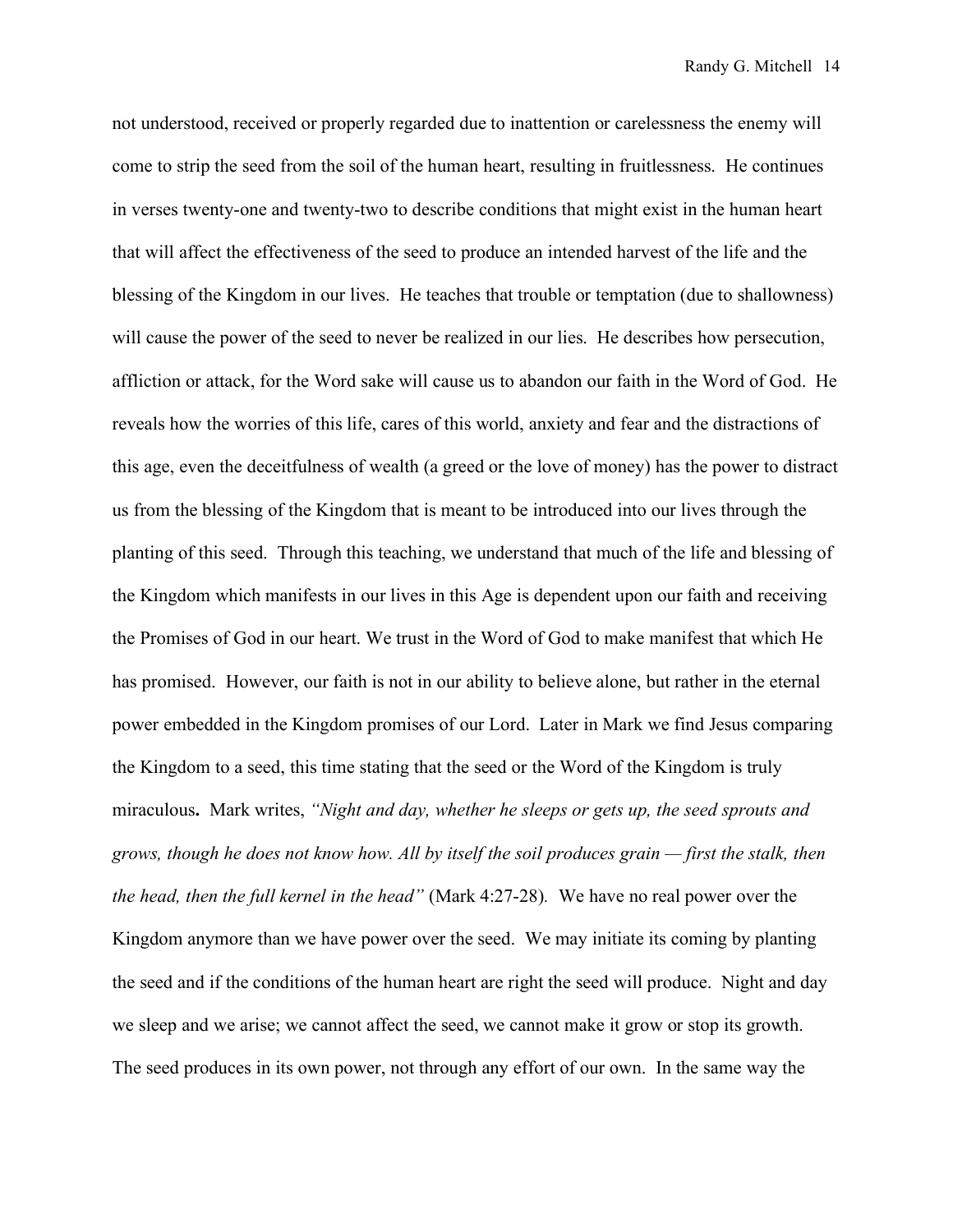message of the Kingdom is a seed that is planted in the soil of our lives. If the conditions are met and the seed is allowed to take root and grow it will produce in and of itself the blessing and the life of the Kingdom within, first the shoot then the head and then the full harvest of the seed. Jesus' teaching concerning the Kingdom gives us a basic biblical law for Kingdom expansion it is something that must grow and it can only grow if it is planted. In the individual and in a society it will begin very small and then grow. The result of this is divine—a miracle as Ladd states, "The Kingdom of God is a miracle. It is the act of God. It is Supernatural. Men cannot build the Kingdom, they cannot erect it. The Kingdom of God is the Kingdom of God; it is God's reign, God's rule. God has entrusted the Kingdom of God to men. It is our responsibility to proclaim the Good News about the Kingdom. But the actual workings of the Kingdom are God's workings. The fruitage is not by human effort or skill but by the life of the Kingdom itself. The Kingdom comes to men today in the same way it did from the beginning. God's people come proclaiming the Gospel of the Kingdom. It comes quietly, humbly—it comes as the seed sown into the earth. It can be rejected by hard hearts, it can be choked out, its life sometimes to wither and die. But it is the Kingdom of God. It is eternal and it brings the miracle of divine life among men. It introduces them into the blessing of the divine rule."**xviii** In this way the Kingdom of God functions.

In Matthew sixteen we are introduced to the Keys of the Kingdom. Jesus explains how the message of the Kingdom introduced as a seed is the basis for the expansion of the Kingdom in the life of an individual and through His Body the Church. We have already seen according to Luke chapter eleven verse fifty-two the key to knowledge was their ability to rightly interpret the scripture and because of their inability to do this they were unable to enter into the Kingdom and consequently hindered the masses from entering in as well. It is for this reason that Jesus told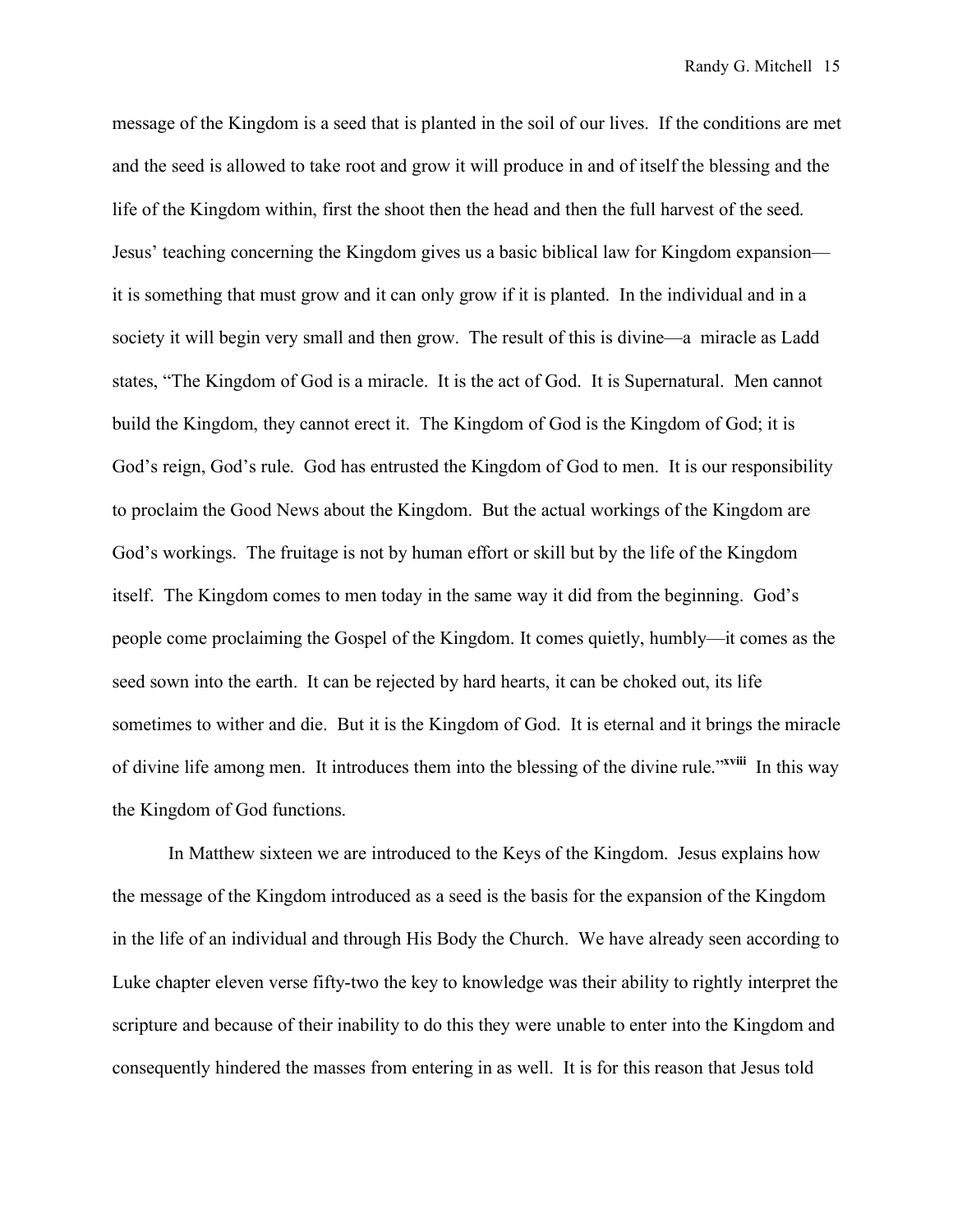the religious leaders, *"Therefore I tell you that the kingdom of God will be taken away from you and given to a people who will produce its fruit "*(Matt 21:43)*.* Jesus now begins to look to this people who will prove fruitful concerning His Kingdom. We will see that it is to this new people He will offer these same keys (a right conception of the scripture) making them capable of unlocking the Kingdom to all who will enter. Jesus travels into the region of Caesarea Philippi and there He asks His disciples a decisive question, *"Who do people say that the Son of Man is? And they answered, Some say John the Baptist; others say Elijah; and others Jeremiah or one of the prophets. He said to them, but who do you [yourselves] say that I am? Simon Peter replied, You are the Christ, the Son of the living God. Then Jesus answered him, blessed (happy, fortunate, and to be envied) are you, Simon Bar-Jonah. For flesh and blood [men] have not*  revealed this to you, but My Father Who is in heaven (Matthew 16:13-17).<sup>xix</sup> You have received this by revelation of the Spirit. This was not revealed to you through your physical senses. This is not a conclusion that you have come to through education or reason. Jesus responds to Peter with these very important words, *"And I tell you, you are Peter [Greek, Petros — a large piece of rock], and on this rock [Greek, Petra — a huge rock like Gibraltar] I will build My church, and the gates of Hades (the powers of the infernal region) shall not overpower it [or be strong to its detriment or hold out against it]*" (Matt 16:18).<sup>xx</sup> He here states that upon this rock He will build His church. Peter later describes this church as a, "*chosen people, a royal priesthood, a holy nation, a people belonging to God, that you may declare the praises of him who called you out of darkness into his wonderful light"* (1 Peter 2:9)*.* Jesus uses the Greek word *Ek-klesia.*  This is the Greek word used in the Septuagint for the people of God; a people called unto God. Christ is here saying that He will call out a people unto Him and they will be His people. $^{xxi}$  The foundation of this church would not be Peter, as it has been wrongly understood (see the Greek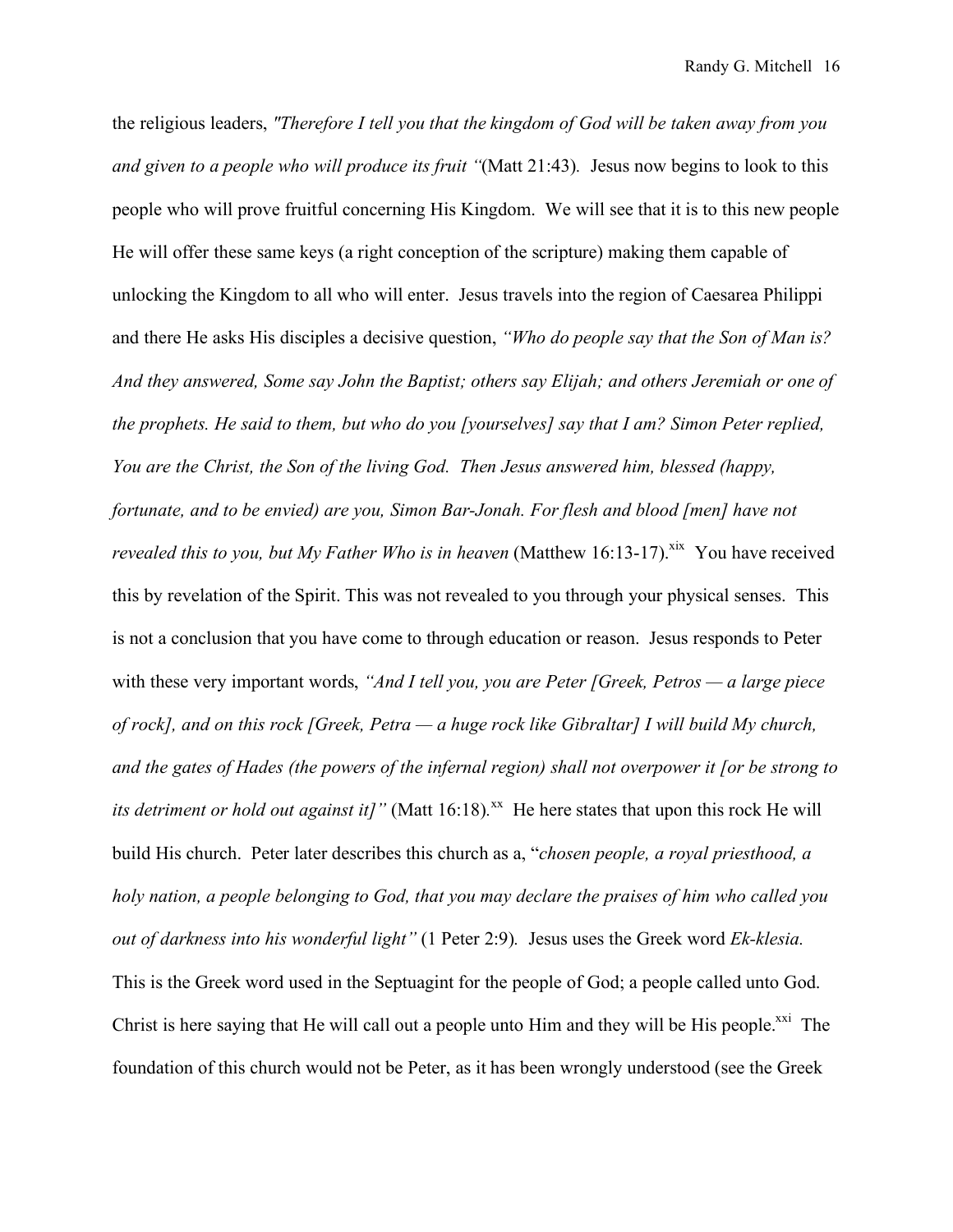bracketed in verse eighteen) but rather the foundation would be this knowledge revealed by God. He states emphatically that He will build His church on this revelation knowledge and His church by proclaiming this revelation will extend His Kingdom. George Eldon Ladd states it this way, "The Kingdom of God, as the redemptive activity and rule of God in Christ, created the Church and works through the Church in the world to accomplish His divine purpose of extending His Kingdom in the world<sup>"xxii</sup> and also, "Thus the mission of the church is not only that of employing the Keys of the Kingdom to open to both the Jew and the Gentile the door into the eternal life which is the gift of God's Kingdom; it is also the instrument of God's dynamic rule in the world to oppose evil and the powers of Satan in every form in their manifestation. When God's people lose sight of this fact, we betray our character as the Church."<sup>xxiii</sup> Jesus promises that all of the forces of hell cannot stand against the advance of His church or His Kingdom. We are here reminded of the language used by Matthew to describe the manner in which the Kingdom has been advancing. He stated in Matthew chapter eleven verse twelve, the Kingdom of Heaven has been "*forcefully advancing*" since the days of John the Baptist. Ladd states, "God's Kingdom is at work in the world and is engaged in a mortal struggle with evil. The Church is the instrument of this struggle. Conflict therefore must ever be an essential element in the life of the Church so long as this age lasts.<sup>"xxiv</sup> Jesus concludes, "I will give you *the keys of the kingdom of heaven; whatever you bind on earth will be bound in heaven, and whatever you loose on earth will be loosed in heaven"* (Matt 16:19)*.* Effectively, we are given the keys that unlock the blessing of the Kingdom in the Eternal Age bringing the life and blessing of that Age into this Age, not only applying them in our own lives but preaching them as the Good News of the Kingdom to all mankind. Ladd explains, "In a real sense of the word it is the Church—the disciples of the Lord—who use the keys (the Knowledge of the Kingdom as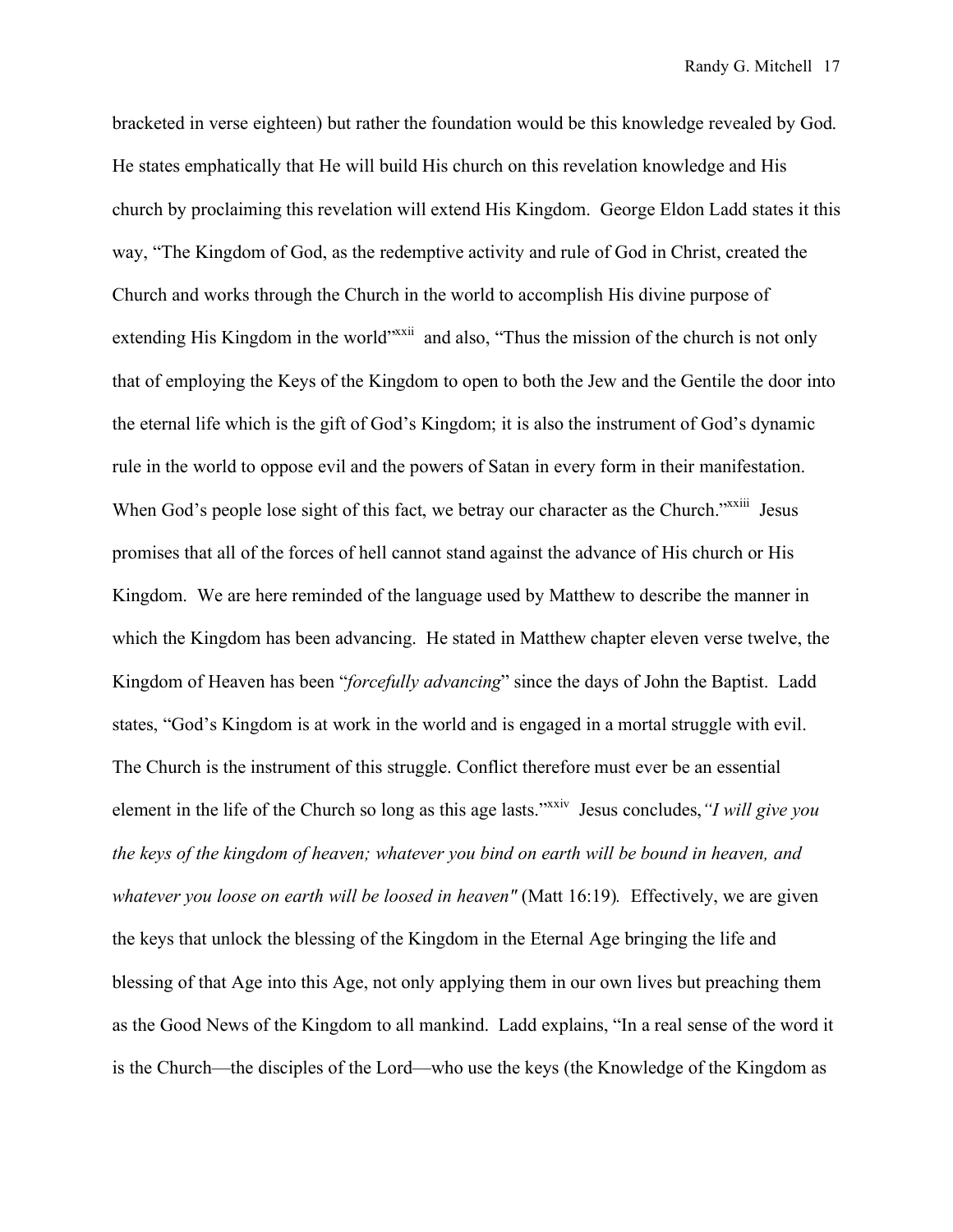it is revealed by the Gospel of the Kingdom) to perform the function of binding and loosing; but in a deeper sense, it is the working of the Kingdom of God through the Church which accomplishes these eternal ends."<sup>xxv</sup>

# **The Continuation of the Kingdom**

As we have already seen in Luke nine beginning in verse fifty-seven and continuing into chapter ten everyone when encountering the Kingdom must decide how to respond—to submit one's life to Christ's Lordship or to reject it. Having received the Kingdom, we not only enter into the life and the blessing of the Kingdom but we enter into the Mission of the Kingdom as well. Everyone that has received this Gospel of the Kingdom has therefore entered into the Kingdom and the Kingdom is being manifest in and through them. In Luke chapter ten Jesus sends out seventy disciples ahead of Him to every town and place where He was about to go. He commissions His disciples with this command, *"Go, I am sending you out as lambs among wolves…Heal the sick that are there and tell them, 'The kingdom of God is near you'* (Luke 10:3, 9). Matthew records, "*As you go, preach this message: 'The kingdom of heaven is near.' Heal the sick, raise the dead, cleanse those who have leprosy, drive out demons"* (Matt 10:7-8)*.* Jesus told them, *"He who listens to you listens to me; he who rejects you rejects me; but he who rejects me rejects him who sent me"* (Luke 10:16)*.* We must understand we are carriers of the Kingdom. God's Kingdom has come among men but each one must receive it with a willing heart and a submissive will. Ladd explains how the Kingdom is meant to advance, "The Kingdom of God does not function in a vacuum but is entrusted to men and works through redeemed men, His disciples, who have given themselves to the rule of God through Christ.<sup>"xxvi</sup> We could say that as Jesus was the incarnation of the Kingdom, today we are the embodiment of that Kingdom.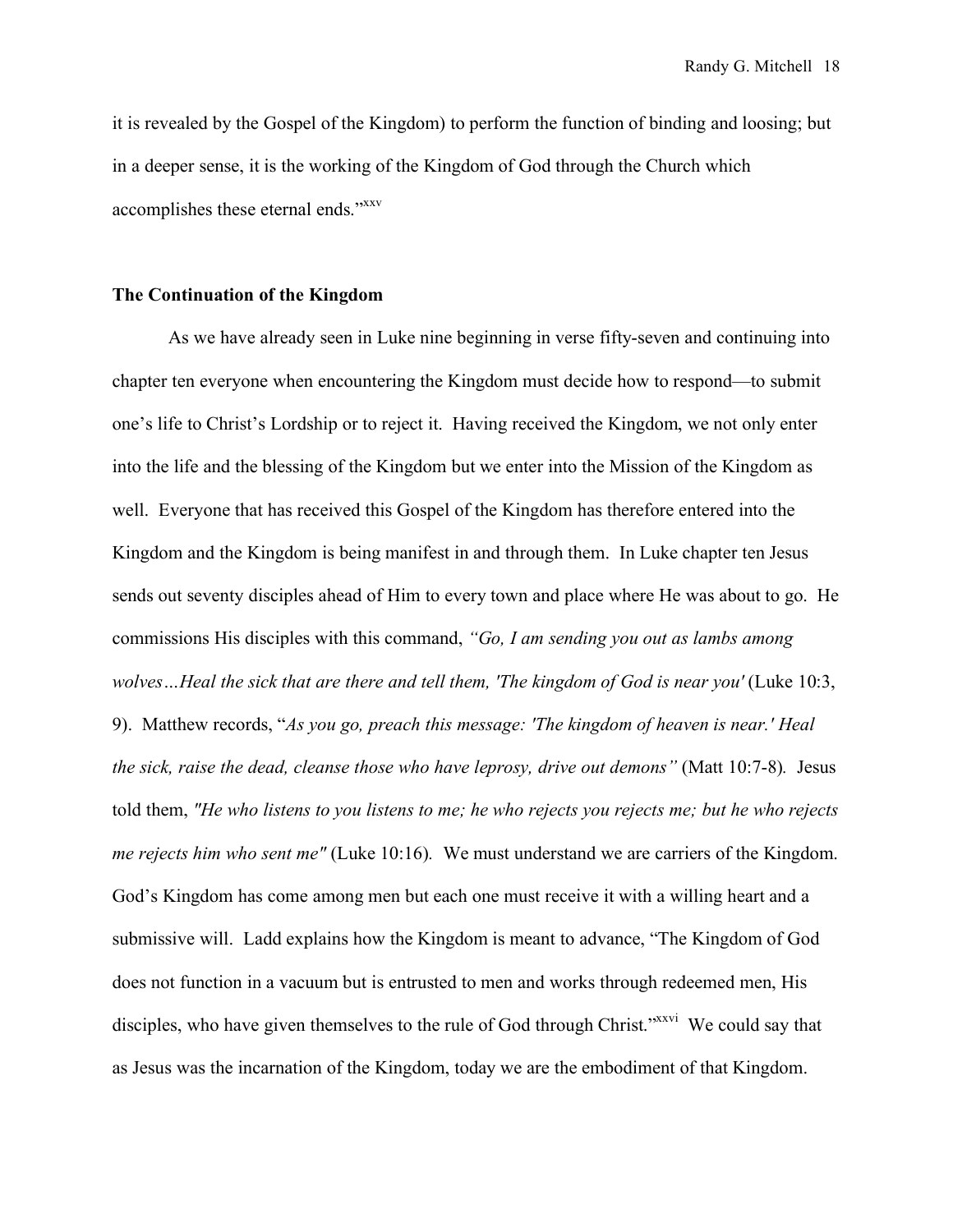We are the embodiment of that Kingdom to the world by becoming proclaimers of the Gospel of the Kingdom. The church is the collection of disciples each one charged with the proclamation and the manifestation or the Continuation of the Kingdom throughout the world. We see this clearly in Christ's command to all of His true disciples to both preach the Gospel of the Kingdom and to prove its validity by demonstrating its coming in power (Mark 16:20). We see that the Kingdom came and was made manifest in one man Christ Jesus. He was the incarnation of God's redemptive plan. The Kingdom was made manifest in Him as it was preached and demonstrated in power. Henry Blackaby states, "To be in relationship with Christ is to be on mission with Him. You cannot be in relationship with Jesus and not be on Mission.<sup>"xxvii</sup> It is imperative that we are able to see our new life in the Kingdom with eternal perspective and eternal purpose. We exist to finish what Christ started. In the book of John Jesus prayed, as you (God) sent me into the world; I am sending them (disciples) into the world. The Message translation reads, *"In the same way that you gave me a mission in the world, I give them a mission in the world*" (John 17:18). *xxviii* Christ clearly defined this mission near the end of His earthly ministry, "*And this gospel of the kingdom will be preached in the whole world as a testimony to all nations, and then the end will come"* (Matt 24:14)*.* We are told that this Age will end and the Eternal Age will be ushered in only after the Gospel of the Kingdom has been preached as a testimony to all nations. We can never forget the power that is in the seed of the Gospel. Ladd states, God's Kingdom works in this world through the power of the Gospel."<sup>XXIX</sup> It is for this reason that Jesus commanded the disciples "*Therefore go and make disciples of all nations, baptizing them in the name of the Father and of the Son and of the Holy Spirit, and teaching them to obey everything I have commanded you. And surely I am with you always, to the very end of the age"* (Matt 28:19-20)*.*In this we understand that I am a carrier of the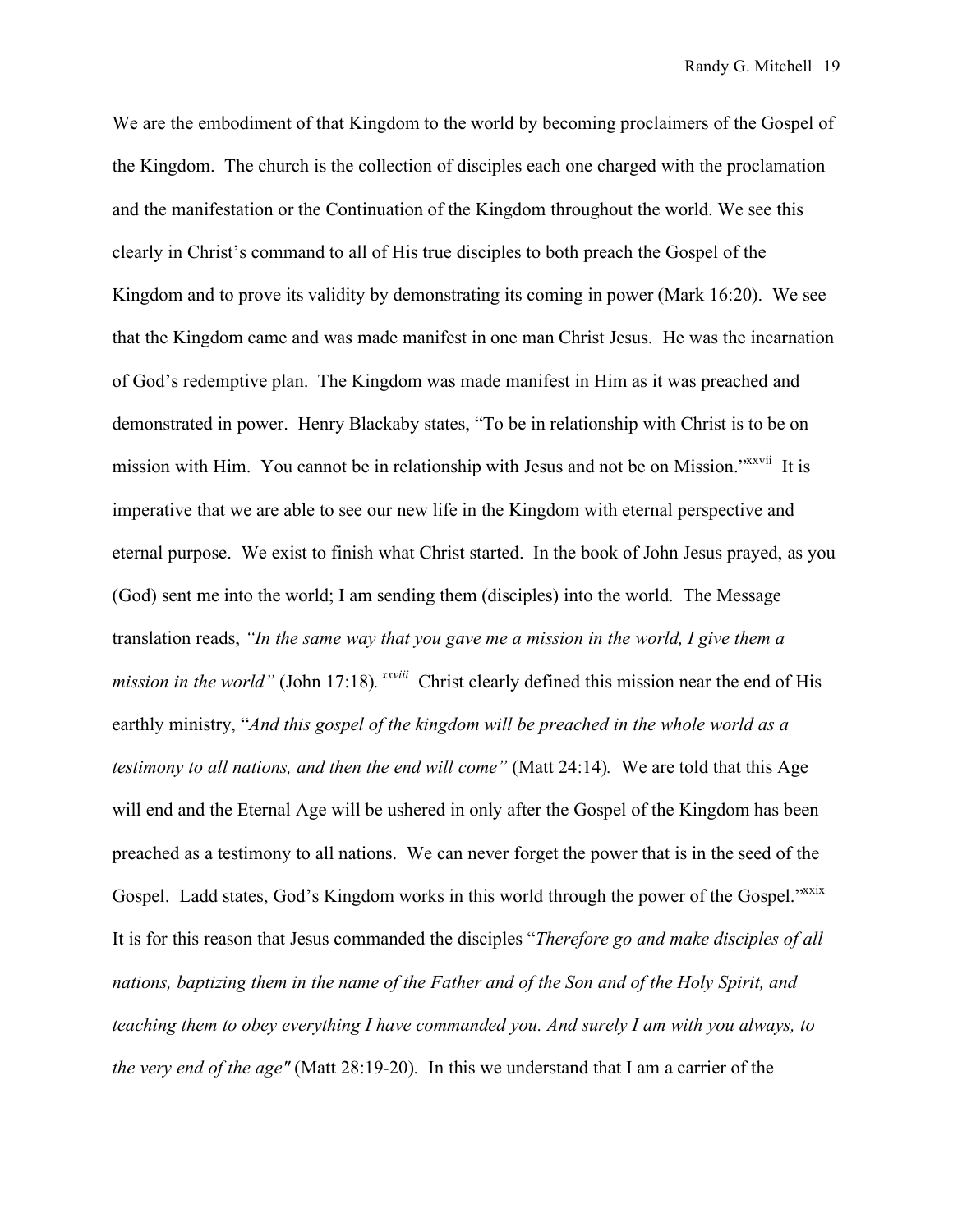Kingdom and in me the Kingdom is advancing. But only as I preach it, only as it is manifest in me. So, wherever I travel and wherever I preach—the Kingdom of God is advancing.

# **The Consummation of the Kingdom**

In the Book of Revelation from chapters five through seven the apostle John saw this glorious end. Seeing into the Eternal Age, he witnessed a gathering of all nations worshipping before the throne. He saw that those nations formed one people and had been made a Kingdom reigning forever.Christ's coming Kingdom is made up of people from every nation and culture. This was made very clear to John the apostle through a vision he records in the book of Revelation. He describes a scene he witnesses in Heaven. **"***And they sang a new song: 'You are worthy to take the scroll and to open its seals, because you were slain, and with your blood you purchased men for God from every tribe and language and people and nation. You have made them to be a kingdom and priests to serve our God, and they will reign on the earth'"* (Rev 5:9- 10)*.*He makes it clear that these are the redeemed from every tribe and language and people and nation in Revelation chapter seven when he writes, *"After this I looked and there before me was a great multitude that no one could count, from every nation, tribe, people and language, standing before the throne and in front of the Lamb. They were wearing white robes and were holding palm branches in their hands. And they cried out in a loud voice:**'Salvation belongs to our God, who sits on the throne, and to the Lamb'"* (Rev 7:9-10). This is how the Eternal Age will begin. The Kingdom was made manifest and is a present reality but we understand that it is only fully realized in the Eternal Age. Paul writing to the church in Ephesus speaks of the end of this age, the climax of all ages, the Consummation of the Kingdom when he writes, "*Making known to us the mystery (secret) of His will (of His plan, of His purpose). [And it is this:] In*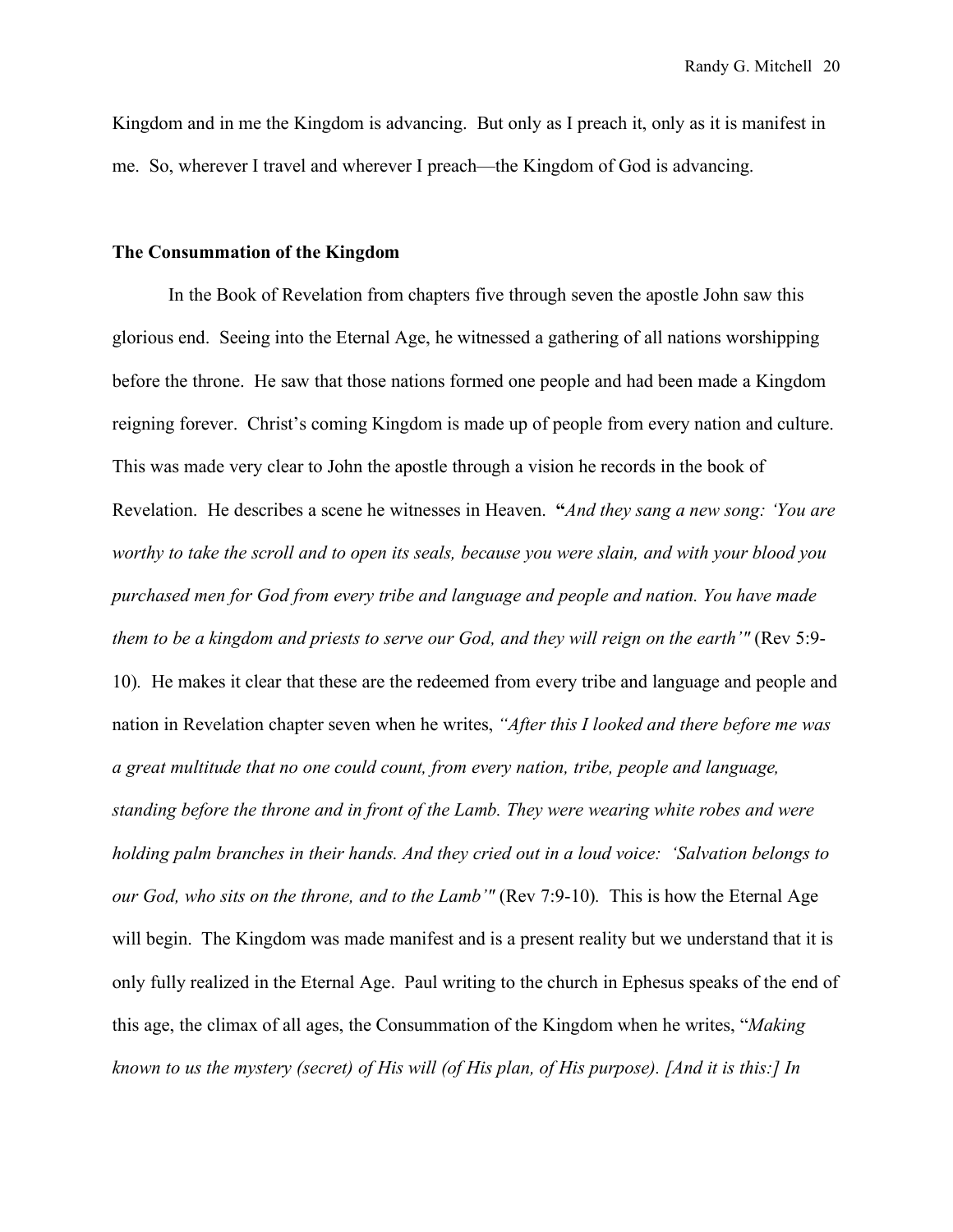*accordance with His good pleasure (His merciful intention) which He had previously purposed and set forth in Him, [He planned] for the maturity of the times and the climax of the ages to unify all things and head them up and consummate them in Christ, [both] things in heaven and things on the earth*" (Eph 1:9-10).<sup> $xxx$ </sup> In the climax of the ages, the Consummation of the Kingdom, we see Christ above all and His enemies beneath His feet. Dr. Richard L. Pratt, Jr., writes, "God's holiness and glory in His heavenly throne room is so overwhelming that all creatures there honor him with unqualified voluntary service. On earth, however, creatures rebel and refuse to acknowledge God as King, and evil kingdoms rise up to oppose God's Kingdom. The hope that Scripture presents from cover to cover is that this disparity between the heavenly throne room and earth will be eliminated one day (1 Chr. 16:31-36). God will judge the wicked and bring redeemed humanity into a new creation (Isa. 65; Zech. 14). When this transformation takes place, only God's Kingdom will stand and voluntary obedience to him will extend to the ends of the earth as it does in heaven (Ps. 97:1).<sup>xxxxi</sup> Paul speaks of this final defeat of all God's enemies in his letter to the church in Ephesus, "*He exerted (power) in Christ when He raised Him from the dead and seated Him at His [own] right hand in the heavenly [places], Far above all rule and authority and power and dominion and every name that is named [above every title that can be conferred], not only in this age and in this world, but also in the age and the world which are to come. And He has put all things under His feet and has appointed Him the universal and supreme Head of the church*" (Eph 1:20-22).<sup>xxxii</sup> The eternal age will be ushered in as Christ the conquering King subjects everything, including Himself to God, who will rule eternally as All in All.Again Paul writes, *"Then comes the end, when He delivers the kingdom to God the Father, when He puts an end to all rule and all authority and power. For He must reign till He has put all enemies under His feet. The last enemy that will be destroyed is death.*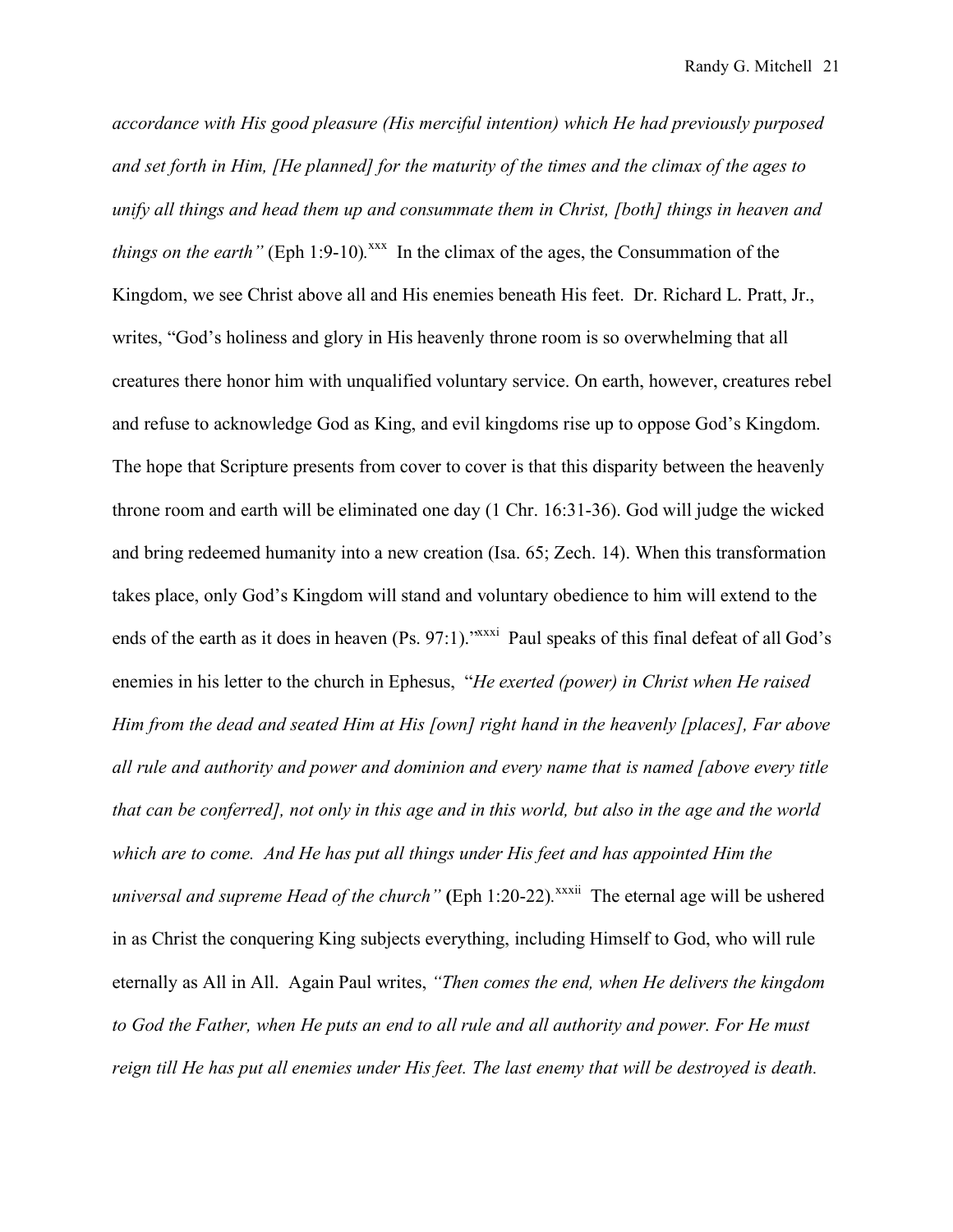*For 'He has put all things under His feet.' But when He says 'all things are put under Him,' it is evident that He who put all things under Him is excepted. Now when all things are made subject to Him, then the Son Himself will also be subject to Him who put all things under Him, that God may be all in all*" (1 Cor 15:24-28).<sup>xxxiii</sup> As we have already seen the Kingdom has always existed because the King has always existed. However man became separated from his King and his homeland because of sin. From the very beginning God promised to restore man to his rightful, created position in His family. This remains the Mission of God until man is restored into God's Kingdom and God's Kingdom is restored to man. Then John rights in Revelation, *"And there were loud voices in heaven, saying, 'The kingdoms of this world have become the kingdoms of our Lord and of His Christ, and He shall reign forever and ever'"* (Rev 11:15-16). *xxxiv*

#### **Final Thoughts**

I came into this study in a rather backwards fashion. Over the years I have worked to develop what I call a Biblical Missiology. This form of Biblical missional thinking has caused me to narrow my understanding of the Mission of God to what I believe are the roots or foundation. As I have narrowed my study I believe that this teaching concerning the Kingdom lies at the foundation of all that we do as individuals and as the church. As I have taught this from nation to nation including here in the US I have been astounded at the response I have received. Many, even among the mature, have commented that they have never heard such teaching. This is hard to believe considering how foundational and fundamental this teaching is to the core of our beliefs. Some have come to me in tears expressing the hope they have found in the message of redemption and righteousness which can only be received as a free gift by